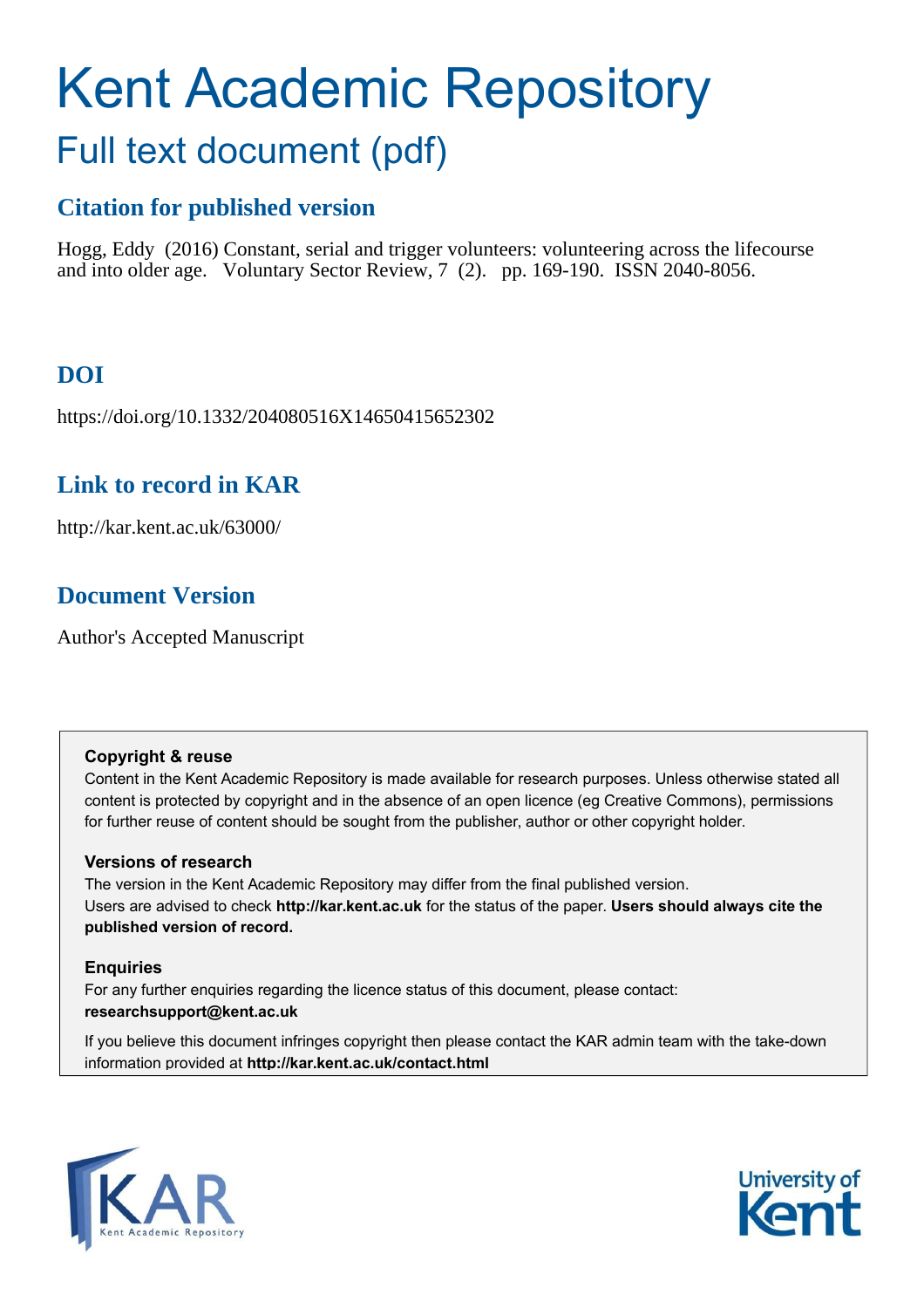#### **Constant, serial and trigger volunteers: volunteering across the lifecourse and into older age**

Eddy Hogg, E.Hogg@kent.ac.uk University of Kent, Canterbury, UK

#### Abstract

In recent years there has been an increased recognition that philanthropic engagement needs to be understood longitudinally, rather than as a snapshot in time. Much of this work is quantitative, utilising panel data to track groups of individuals over a number of years. In contrast, this article takes a qualitative approach to the study of volunteering over the course of individuals' and their families' lives. In doing so, it explores how engagement changes over the lifecourse, and how this impacts volunteer engagement in older age. Understanding this is crucial: volunteering is not an activity that takes place in isolation but rather one that must be situated over time and within a range of other activities. This article uses data from 26 life history interviews conducted in England to develop a heuristic put forward by Davis Smith and Gay (2005), which proposes three categories of older volunteer: constant, serial and trigger volunteers.

**Key words** volunteering • ageing • lifecourse • longitudinal

#### **Introduction**

In recent years there has been an increased recognition that engagement in philanthropic activities – the giving of time and of money to charitable causes – is too dynamic a process to be studied at a fixed moment in time (see Neuberger, 2008; Brodie et al, 2011). Rather, it needs to be understood as occurring as part of a lifelong process of decisions made among changing circumstances, and therefore best understood longitudinally. Much of the work that has attempted to take this approach has utilised quantitative methodologies, drawing on panel survey data to track individuals' philanthropic engagement over a period of time (see Van Willigen, 2000; Oesterle et al, 2004; Tang, 2006; Butrica et al, 2007; Choi and Chou, 2010). Such research provides insight into the broad patterns of volunteer engagement over the lifecourse, but cannot capture the individual, family and wider contexts in which decisions to engage (or disengage) are made. Even where research has sought to take into account contextual factors, this has been centred on one particular element, such as the influence of spouses' volunteering on each other (Rotolo and Wilson, 2006) or the impact of divorce on volunteering (Davidson et al, 2003; Hank and Erlinghagen, 2006; Butrica et al, 2007; Nesbit, 2010).

This article expands on this research by taking a qualitative lifecourse approach, using data from 26 life history interviews to critically explore and develop three patterns of volunteer engagement across the lifecourse and into older age. The model developed in this article was first proposed by Davis Smith and Gay (2005) and categorises volunteers as follows:

- constant volunteers are those who have volunteered for most or all of their adult life, either with one or multiple organisations;
- serial volunteers are those who have volunteered intermittently and for different organisations over their adult life;
- trigger volunteers are those who only begin volunteering in older age.

This categorisation, however, only shows the nature of each individual's formal volunteering across the lifecourse. It fails to capture that, over time, individuals and households are constantly (re)negotiating their paid work and other commitments and having to make decisions as to when and how to volunteer. These decisions will be facilitated or constrained by their changing individual and household patterns. As such, it is necessary to explore the different work roles that individuals have had to balance at different points across the lifecourse. This article does so. In considering work roles, it expands on the traditionally limited focus to look at a range of further activities:

- paid work (and whether it is full time or part time);
- household structure (demonstrated by marriage/cohabitation and by having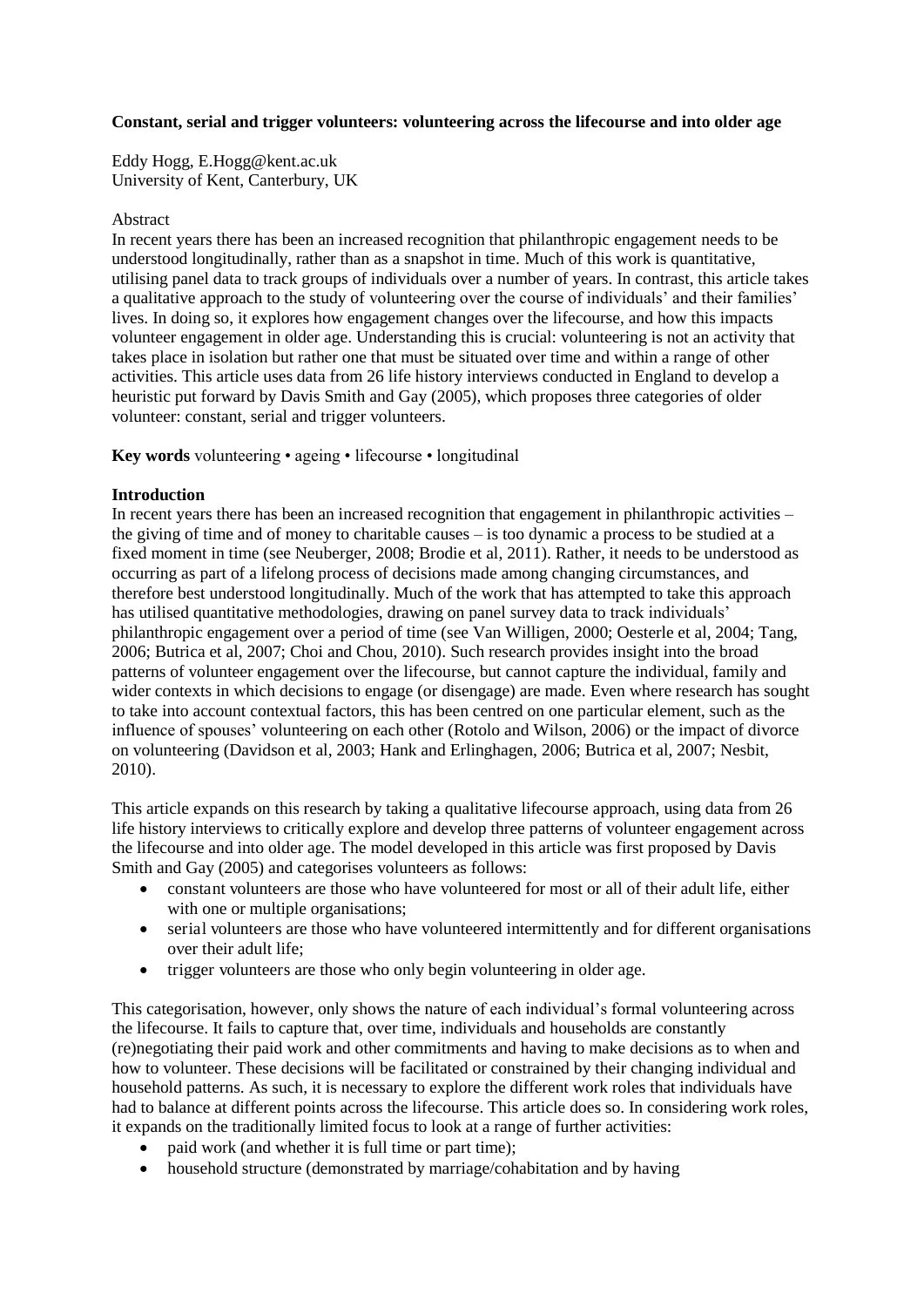- dependent children):
- engagement in formal volunteering.

While there is no universally agreed definition of volunteering, it is defined in this article, consistent with a body of previous work, as any act that involves giving time and effort, for no financial payment, of free will, to provide for those beyond one's own close family (Davis Smith and Gay, 2005; Hardill and Baines, 2009; Rochester et al, 2011). Older age is a similarly contested term. Research on older volunteers in England (see Davis Smith and Gay, 2005; Hardill and Baines, 2009) has used 50 as the age at which individuals enter older age, while recognising that fixed chronological ages at which an individual becomes 'older' are only useful in so far as they offer parameters within which provision for older people or the study of older age can be undertaken. By looking at volunteering over the lifecourse and into older age, this article does not seek to define older age as a fixed concept, but rather as a period in life when individuals may transition out of paid work and from roles as parents of young children.

This article now goes on to outline the theoretical framework for this study, using a lifecourse approach to understand engagement across the lifecourse. A lifecourse approach is used alongside a Total Social Organisation of Labour (TSOL) framework (Glucksmann, 2000; Taylor, 2004) to explore how volunteer engagement is facilitated and constrained by other work roles. Then, it outlines the qualitative methodology for the narrative interviews. This is followed by an exploration of the lifecourse patterns and events that typify each of the three categories of older volunteer proposed by Davis Smith and Gay (2005), using three case studies to draw out key themes. The article concludes by discussing the implications of these categories for the understanding of volunteering patterns into older age, how this approach furthers our understanding of volunteering and how this can aid in the recruitment and retention of older volunteers.

#### **Why take a lifecourse approach?**

How old an individual is does not define the roles they hold or the activities they undertake, nor are there clear relations between chronological age and significant life events such as marriage, childbearing or retirement (Katz and Monk, 1993). Volunteering, or indeed any activity, undertaken in older age implicitly or explicitly reflects previous events and activities undertaken across the lifecourse (Hareven, 1995). The term 'lifecourse' refers to the study of individual and collective experiences from a longitudinal perspective (see Hareven and Adams, 1982; Katz and Monk, 1993). Scholars of the lifecourse reject the previously common term 'lifecycle', which is criticised for tending to assume a relatively rigid set of age categorisations, often related to social norms, which suggest a presumed fixed or inevitable series of events occurring at certain chronological ages (Rossi, 1980; Hareven and Adams, 1982; Allatt et al, 1987; Katz and Monk, 1993; Hunt, 2005). Hockey and James (1993) suggest that this change in terminology from lifecycle to lifecourse was made necessary due to changes to the way of life in most Western societies. Current understandings of the lifecourse are based on the recognition that individuals' lives are increasingly heterogeneous, with huge variation between different individuals' rich social experiences (Hunt, 2005). While a small number of events in each individual's life are inevitable – everyone will age, everyone will die – the nature and timing of even these events are neither linear nor predictable (Hunt, 2005).

Understanding the significance of the lifecourse to an individual can only be achieved by drawing on their own perceptions of their life to date; thus, the lifecourse is a 'self-referential process' (Mayer, 2004: 166). Individuals act in the context of past experiences, and each individual's understanding of their past therefore serves to inform their future (Mayer, 2004; Hunt, 2005). The study of the lifecourse is in effect, then, the study of the cumulative impact of a lifetime's sequence of events, some major and some comparatively minor (Elder, 1985; Bailey, 2009). It is concerned with how individuals experience the range of events, states and stages that occur from birth onwards (Mayer, 2004). By constructing lifecourse biographies, it is possible to relate different elements of life together (Dykstra and van Wissen, 1999; Bailey, 2009). Recognising the fluidity of lifecourse transitions, when individuals turn 50 it is proposed that they enter the 'retirement zone' (Vickerstaff, 2006: 455).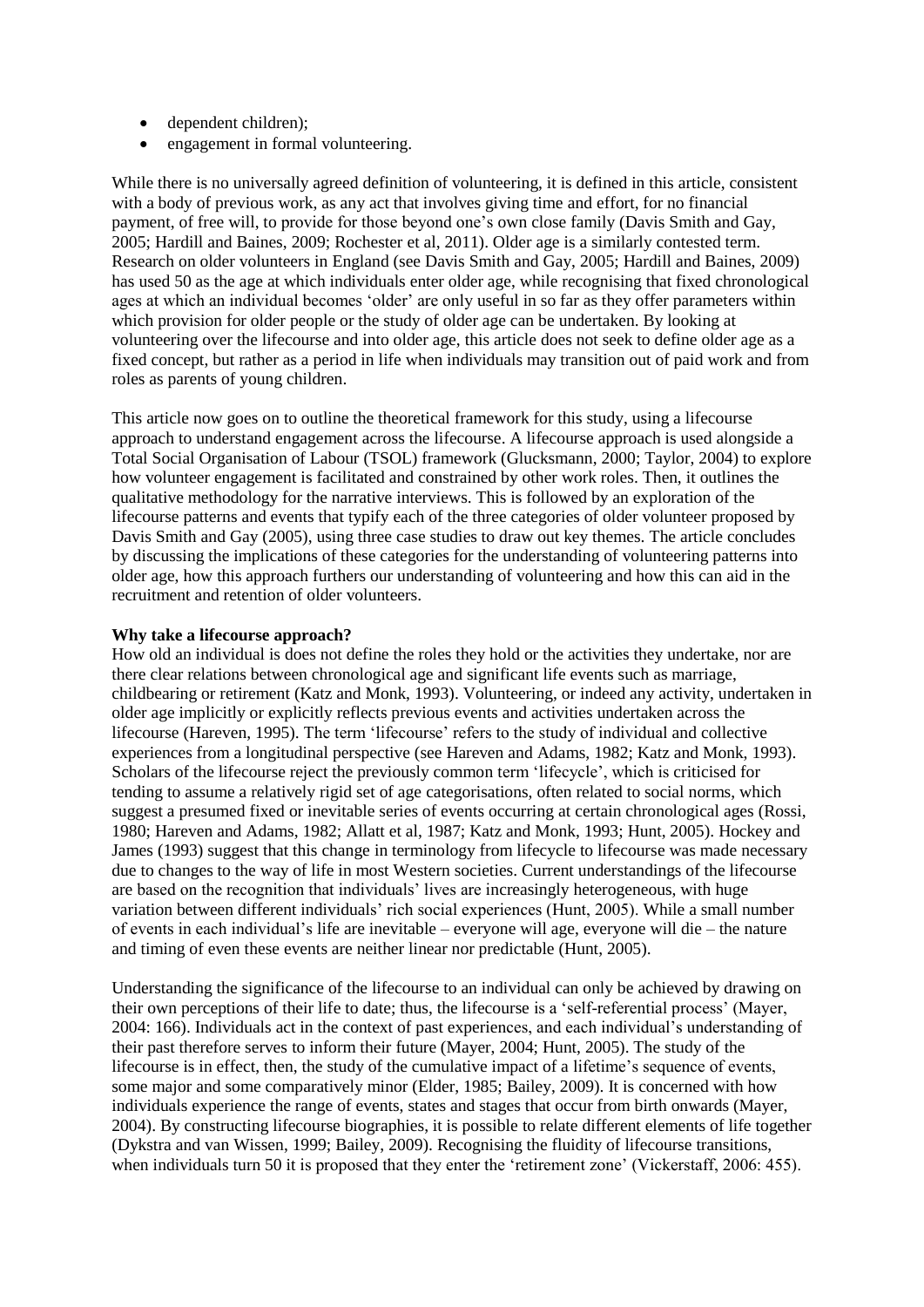From this point on, some individuals are able to retire if they wish, while others may choose or be forced to carry on working for economic or other reasons.

Participation rates in voluntary activities change across the lifecourse, waxing and waning as other commitments and priorities come and go. By taking a qualitative lifecourse approach, this article explores the reasons behind these trends, and how engagement in older age is embedded within previous engagement in volunteering along with paid work and familial responsibilities.

A small number of qualitative studies on volunteering have argued for a lifecourse approach (see Hardill et al, 2007; Baines and Hardill, 2008; Neuberger, 2008; Brodie et al, 2011; Woolvin, 2011). Decisions to volunteer, these writers argue, occur across the lifecourse, and any decisions made in older age need to be understood in the context of decisions, experiences and events that have occurred previously. As Neuberger (2008: 16) argues: 'People may dip in and out of volunteering, doing more, less or nothing at all as volunteers at different stages of their lives, as a matter of choice or through circumstances.' Hardill et al (2007: 400) state that the use of a lifecourse approach in volunteering research allows the researcher to 'understand the qualitative experience of volunteering, specifically why people create (emotional, temporal and physical) space for voluntary work, and how they juggle unpaid voluntary work with other "work" (paid and unpaid) they undertake'. This article develops this by considering the wider social context in which decisions to volunteer are made, applying a lifecourse approach not just to the study of volunteering but also to the context that facilitates or constrains it.

#### **Balancing volunteering with other roles**

It is not just the longitudinal context of volunteering that needs to be understood if we are to fully understand volunteering in older age, but also the wider context of work relations, paid and unpaid. To do so, this research is grounded in the Total Social Organisation of Labour (TSOL) framework, a theoretical approach that highlights the interconnected nature of all different types of productive activity. TSOL rejects any hierarchy of work tasks, arguing that all are interdependent on one another and that to isolate any from the context in which they exist would be a failure to appreciate these interrelationships (Glucksmann, 1995, 2000, 2005). Glucksmann (2005: 28) argues that it:

"is vital to adopt an inclusive approach to work as comprising all labour activitysince it is undertaken within a wide variety of socio-economic relations. While paid employment is the dominant mode in modern industrial societies, work is also conducted in a multiplicity of ways, many of which are on an unpaid basis in the household, community and public formal sphere."

TSOL seeks to explore the ways in which different forms of work activities are allocated to individuals, within families, organisations and communities (Glucksmann, 2000; Taylor, 2004). This widening of the conceptual boundaries of what constitutes work is necessary if we are to understand the complexity of individuals' lives, and of the relationships between volunteering and the different forms of work they do (Taylor, 2004; Parry et al, 2005).

The redrawing of the conceptual boundaries of what is considered 'work' to include volunteering arose from a recognition that traditional labour theory – as conceptualised by Glucksmann (1995, 2000, 2005) – overlooked those forms of work beyond paid employment. Volunteering, Taylor (2004) attests, challenges such dichotomies, in that it is taking place in the public sphere, often alongside paid workers, yet is unpaid. The reconceptualisation of volunteering that Taylor (2004: 31) proposes asserts that there is not a straightforward correspondence between pay and work and, rather, that work is 'embedded in and defined by the social relations within which it is located'.

Following this reasoning, this article takes a more holistic approach and explores not just the volunteering that individuals participate in across the lifecourse, but also the paid work they undertake and other work activities that they are involved in. The processes by which individuals find the space in their lives to volunteer are therefore part of a complex interplay of circumstances, including their position within households and communities and the extent to which the social organisation of labour in individuals' lives makes volunteering possible (Taylor, 2005).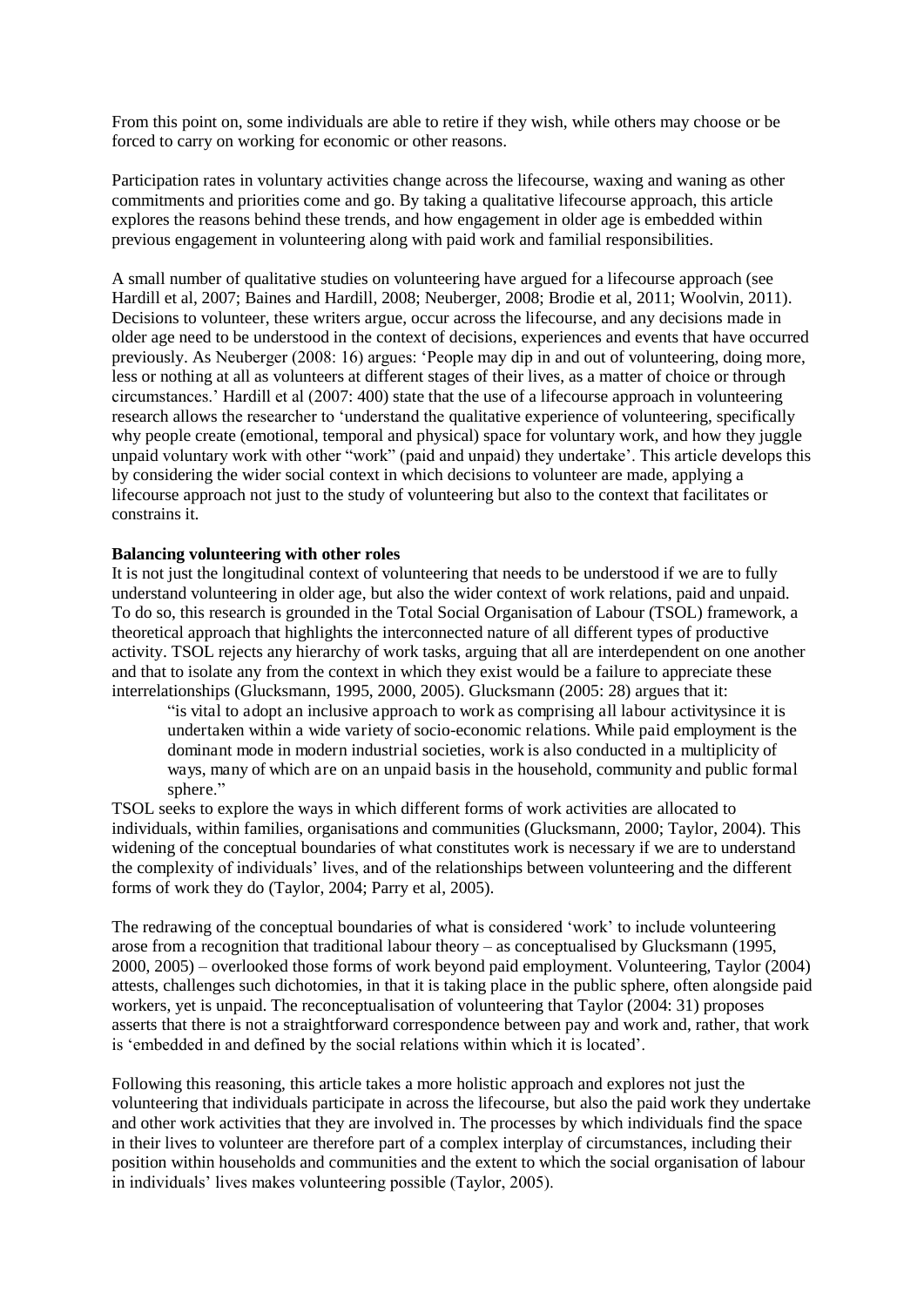Some previous pieces of research have sought to combine a TSOL approach with a lifecourse perspective, with Parry et al (2005: 4) stating that it offers 'a more accurate depiction of the complex, messy, dynamic trajectories that encapsulate people's working lives. From this perspective for example, life-stages not normally associated with work, such as time spent in education, retirement or unemployment, take on new interest for the sociologist of work'.

By taking a lifecourse approach to understanding the wide range of overlapping work activities available, research can gain 'a holistic perspective on a person's working life rather than simply focussing on their employment or their domestic labour' (Taylor, 2005: 135). This approach is fundamental to the analysis that this article presents. It builds on Davis Smith and Gay's (2005) typology of older volunteers, alluded to in the Introduction, which seeks to explore different lifecourse experiences and volunteering patterns:

- constant volunteers are those individuals who have given continuous often lifelong service to an organisation or a range of organisations, and the volunteering that they do in older age is a continuation of this;
- serial volunteers are those individuals who have volunteered while in younger and older age, with the extent and nature of their volunteering changing at different stages of life, including periods where they do not volunteer at all;
- trigger volunteers are those individuals whose first experience of volunteering comes in older age, post-50, and who therefore have not previously undertaken formal voluntary and community activities.

#### **Methodology and data analysis**

The research on which this article is based was conducted in collaboration with Age UK, in the form of an Economic and Social Research Council and Centre for Analysis of Social Exclusion (ESRC– CASE) collaborative studentship between 2008 and 2012. Twenty-six semi-structured interviews were conducted with volunteers aged from their mid-fifties to late-seventies. The volunteers were recruited in consultation with volunteer managers at the organisations with which they volunteer, who in turn had been contacted through voluntary sector infrastructure groups. The volunteer managers were asked to be gatekeepers and provided a sample of volunteers who reflected the age (post-50), gender and social class of the volunteers at their organisation. Each interview lasted around an hour, and consisted of semi-structured dialogue between the author and individual volunteers. Over half (62%) of interviewees were female, consistent with the trend in the United Kingdom (UK) of women being more likely to volunteer than men (Low et al, 2007). Respondents came from a range of social backgrounds, although there was a clear over-representation of those from middleclass backgrounds. Previous work on volunteering has highlighted that individuals of a higher socioeconomic status are more likely to be engaged in formal volunteering through an organisation than those of lower status (Rochester et al, 2011). By using volunteer managers as gatekeepers, this research captured only those engaged in formal volunteering, with a likely skew towards more middle-class participants. Even if the recruitment had enabled a larger sample of lower socioeconomic-status individuals to be interviewed, Hunt (2005) remains sceptical that life history interviews can accurately reflect contextual variables such as class, given the fluidity of both the perceptions and reality of social class.

In line with the TSOL theoretical framework presented here, the interviews took a life history approach, with the main section of the interview consisting of the interviewee being invited to share their experiences of volunteering from the first time they volunteered through to the present day. This was contextualised as the interviewee worked through their volunteering journey with details of paid work and of family commitments.

Interviews were prepared for analysis using the qualitative data analysis software package NVivo, with each of the 26 older volunteers' interviews being coded using a range of themes and categories created as the analysis went on, to allow the research findings to lead the analysis. Each of the volunteers interviewed had different experiences of volunteering and different lifecourse journeys that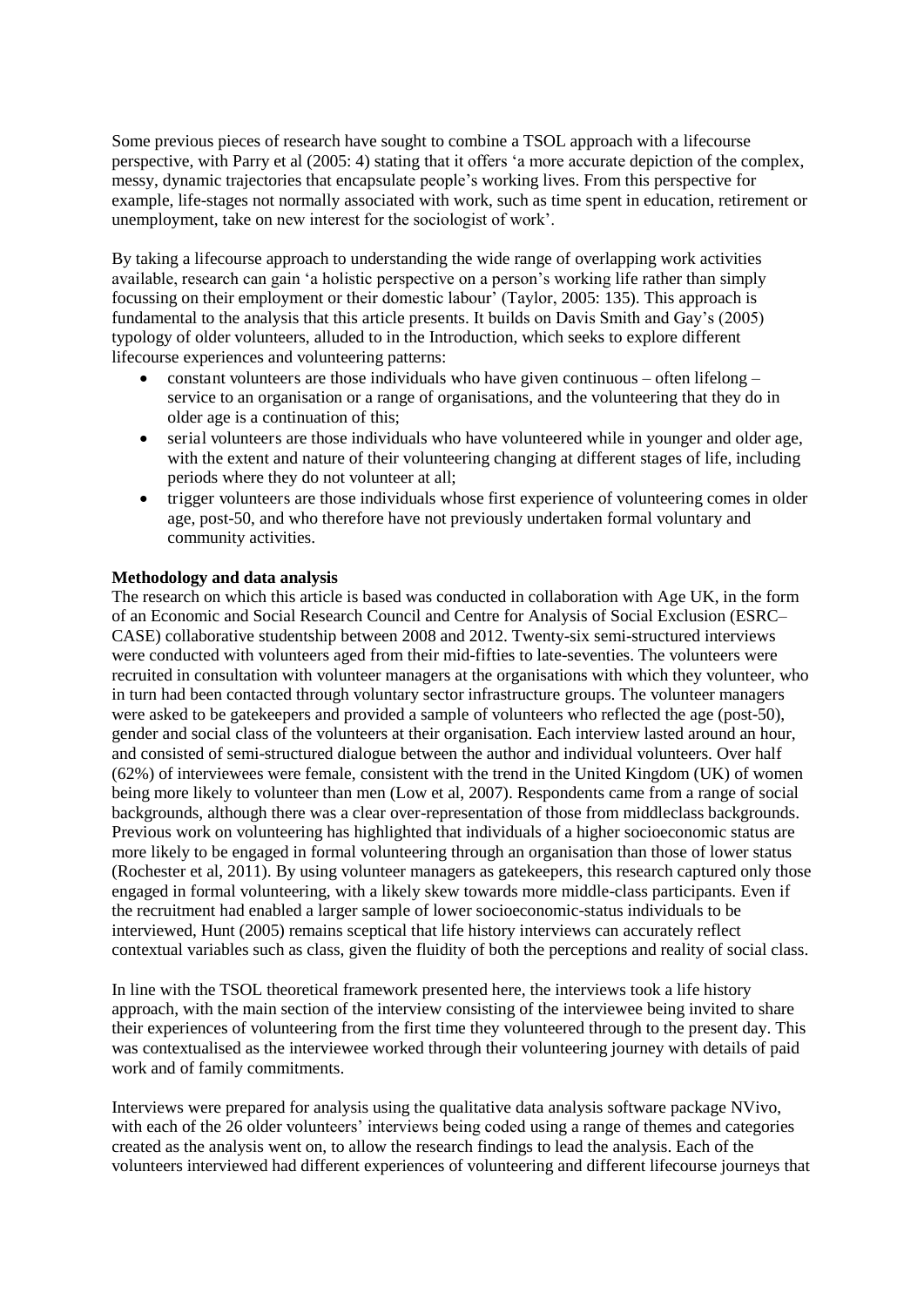had brought them to their present-day volunteer roles. Despite these differences, patterns emerge from the different types of engagement history, which give us a clear indication of how people volunteer, and how this is facilitated and constrained by other roles to which an individual has obligations. Taking the categories proposed by Davis Smith and Gay (2005) of constant, serial and trigger volunteers, this analysis extends this by contextualising volunteering alongside family commitments and paid employment, to present an understanding of where volunteering fits over the lifecourse.

To allow for this development of the understanding of how individuals engage in volunteering over the lifecourse and the contexts in which this engagement occurs, a method was developed that mapped out the paid work (be it part or full time), household structure (the presence/absence of a cohabiting spouse and of dependent children) and engagement in volunteering of each individual. These 'lifecourse maps' (Worth, 2011) contextualised engagement in volunteering from age 30 into and during older age. Age 30 was chosen as the starting point as nearly all respondents could remember clearly what they had been doing at age 30. While a model that tracks engagement back to childhood would have been preferable, the limitations of a single life history interview recollecting many decades past meant that 30, while not perfect, was the best pragmatic option.

From these lifecourse maps, the nature of each individual's volunteering was explored and the participants were sorted into the constant, serial and trigger groups identified by Davis Smith and Gay (2005). Constant and serial volunteers' were as described by Davis Smith and Gay (2005), with those who had volunteered all their lives categorised as constant and those who had volunteered off and on categorised as serial. While Davis Smith and Gay (2005) state that trigger volunteers have never previously volunteered, interviewees whose previous experience of volunteering had been short and many years prior were included in this group. The number of volunteers allocated to each category was relatively even – eight constant, eight serial and ten trigger volunteers.

Lifecourse maps, Worth (2011) argues, are a valuable methodological approach because they allow temporality to be explored graphically, enabling changes and consistencies over time to be more easily observed and explored. For the present study, they show how the allocation of work roles conceptualised by the TSOL approach can be mapped over an individual's lifecourse and how from this we can see how the balance between different roles has changed over time. This is represented visually by columns in the diagrams that follow, the length of which are determined by the number of years in paid employment and the presence of a cohabiting spouse, dependent children and formal voluntary and community activity. A key for how these four factors are shaded in the diagrams is given in Figure 1. Spaces where columns are not shaded represent stages of life when the individual presented was not engaged in those activities, while the black areas at the end of each map show that respondents have not yet reached that age. The diagrams are necessarily simplistic to allow for complex relationships between different types of work to be observed and understood.

The nuance that the diagrams cannot capture is how these factors influence volunteering  $-$  this richness is explored in the accompanying text. For example, 'paid employment' is a very broad term and can cover hugely different types of work, which may facilitate or constrain volunteering. However, the broad picture given by the maps allows for temporal patterns of different forms of work to be examined, to see if individuals who have similar patterns of volunteering also have similar patterns in other work roles (Worth, 2011).

Two maps are presented for each of the three categories of volunteer. The first is a combined map of the interviewees in the category, where individuals can be compared side by side to explore trends in their other commitments. The second is a single individual's map, chosen as a case study to explore the nuance of the category in more detail.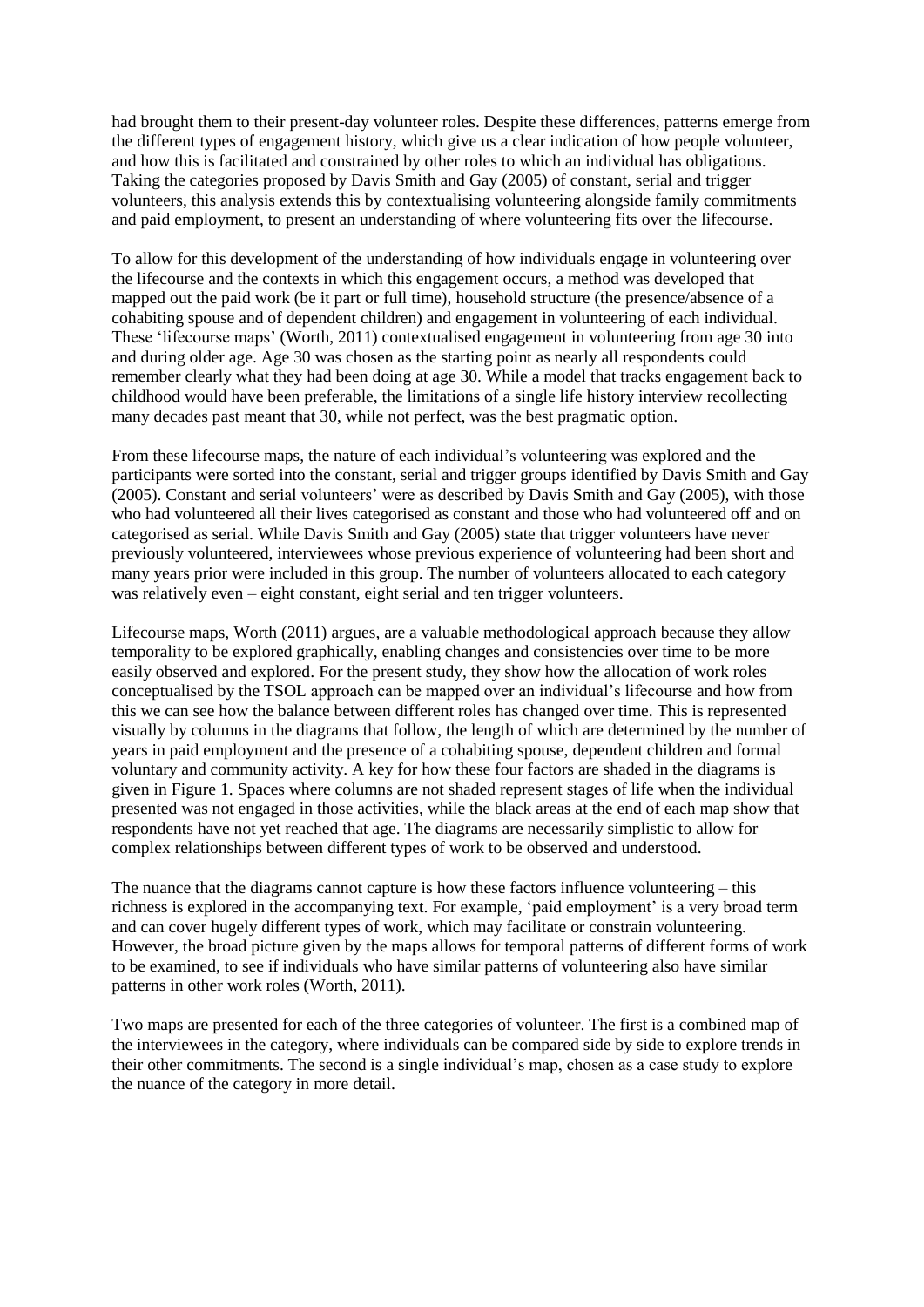| Lifecourse map key  |  |  |  |  |
|---------------------|--|--|--|--|
| Paid work           |  |  |  |  |
| Spouse              |  |  |  |  |
| Children at home    |  |  |  |  |
| Volunteering        |  |  |  |  |
| Age not yet reached |  |  |  |  |

**Figure 1: Lifecourse map key** 

The lifecourse maps are not sensitive to the different types of volunteering that people have undertaken over the course of their lives. Rochester et al (2011) identify three broad frameworks of volunteering: unpaid work or service, activism and serious leisure. While the first of these is most common in the British context, Stebbins (1992) has developed the concept of 'serious leisure' and identified that this may be particularly relevant for older volunteers. For each of the three categories of volunteer, serious leisure motivations to volunteer may be relevant in different ways, but as this article deals with contextual explanations for volunteering rather than with motivations per se, this is not explored here.

In the subsections that follow, the article presents diagrams for each of the three categories and examines the key differences between them. In order to explore in detail the relations between different forms of responsibilities, short case studies of three older volunteers are described:

- Eric is in his mid-sixties and is a constant volunteer.
- Grace is in her early sixties and is a serial volunteer.
- Jack is in his mid-seventies and is a trigger volunteer.

These three case studies were selected because they are the most comprehensive exemplars of the patterns of engagement and other commitments within their respective grouping.

#### Constant volunteers

Constant volunteers are individuals who have volunteered from young adulthood, or before, and who have continued to do so without interruption into older age. Some constant volunteers had engaged with voluntary activity before they were married, others' engagement began after marriage, but all were engaged in formal volunteering prior to turning 40 and all have remained volunteers ever since. Most of the eight constant volunteers who took part in this research had volunteered with the same organisation throughout their adult lives, although that was not the case for all, some having moved between organisations. Further, some of those who had maintained a commitment to one organisation throughout their adult lives had also volunteered for other organisations at different times. Of the eight constant volunteers, four were men and four were women.

Key for the group of constant volunteers, shown in Figure 2, is that stability of volunteer engagement is supported by stability in other areas of life, in terms of both domestic circumstances and paid employment. None of the constant volunteers in this research had experienced divorce, a significant finding given work by Davidson et al (2003), Hank and Erlinghagen (2006), Butrica et al (2007) and Nesbit (2010), which found that divorce impacts negatively on volunteering participation for both men and women. Stability of paid employment is also significant – we know from UK data that those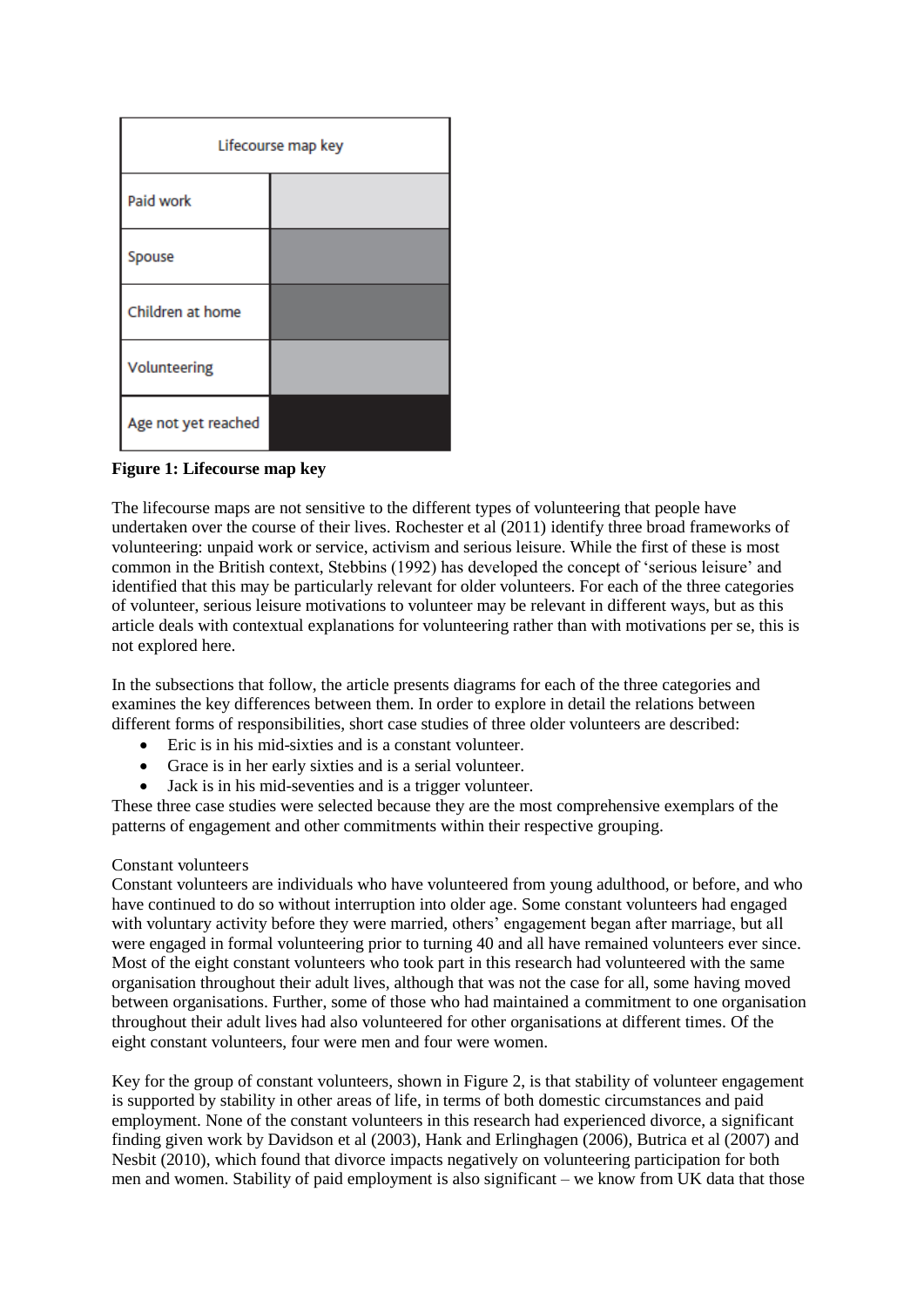in employment are more likely to volunteer than those who are unemployed (ONS, 2013). The constant volunteers in this study had been able to maintain their constant commitment because of the stability of other areas of their life, benefiting from a range of factors identified in the literature as facilitating volunteer involvement. A common route into volunteering for the constant volunteers was engaging with organisations in childhood and transitioning to being a volunteer in their late teens. Eric's example highlights this and how stability can support lifelong engagement.

Eric and his wife's long marriage is represented in Figure 3 by the column labelled 'Spouse'. Together they have three children; the first two were born while Eric was in his late twenties and the third was born while he was in his early forties. Eric has therefore had dependent children for a long period of his adult life, with his youngest child leaving home around three years ago, as shown in Figure 3 by the column labelled 'Children'. Throughout his working life, Eric held a series of whitecollar professional jobs and was in full-time employment throughout this period. He retired from full time work around three years ago, and has since then done some part-time paid work as a business advisor and mentor. The period Eric spent working full time is shown by the full-width column under 'Paid employment', while the last three years when he has worked part time are shown by a halfwidth column.

Eric currently commits more than three days a week to formal volunteering, with five different organisations:

- Youth Association for around 50 years and ongoing;
- Village Hall Committee for around five years and ongoing;
- $\bullet$  Business Mentoring for around three years and ongoing;
- Youth Business Mentoring for around three years and ongoing;
- Village Appraisal Group for around two years and ongoing.



**Figure 2: Lifecourse maps of the constant volunteers** 

The final column ('Volunteering') reflects that Eric, as a constant volunteer, has had a lifetime association with the Youth Association. His volunteering with the organisation began in his late teens, his having been a youth member of the organisation prior to this. Eric's children have all been youth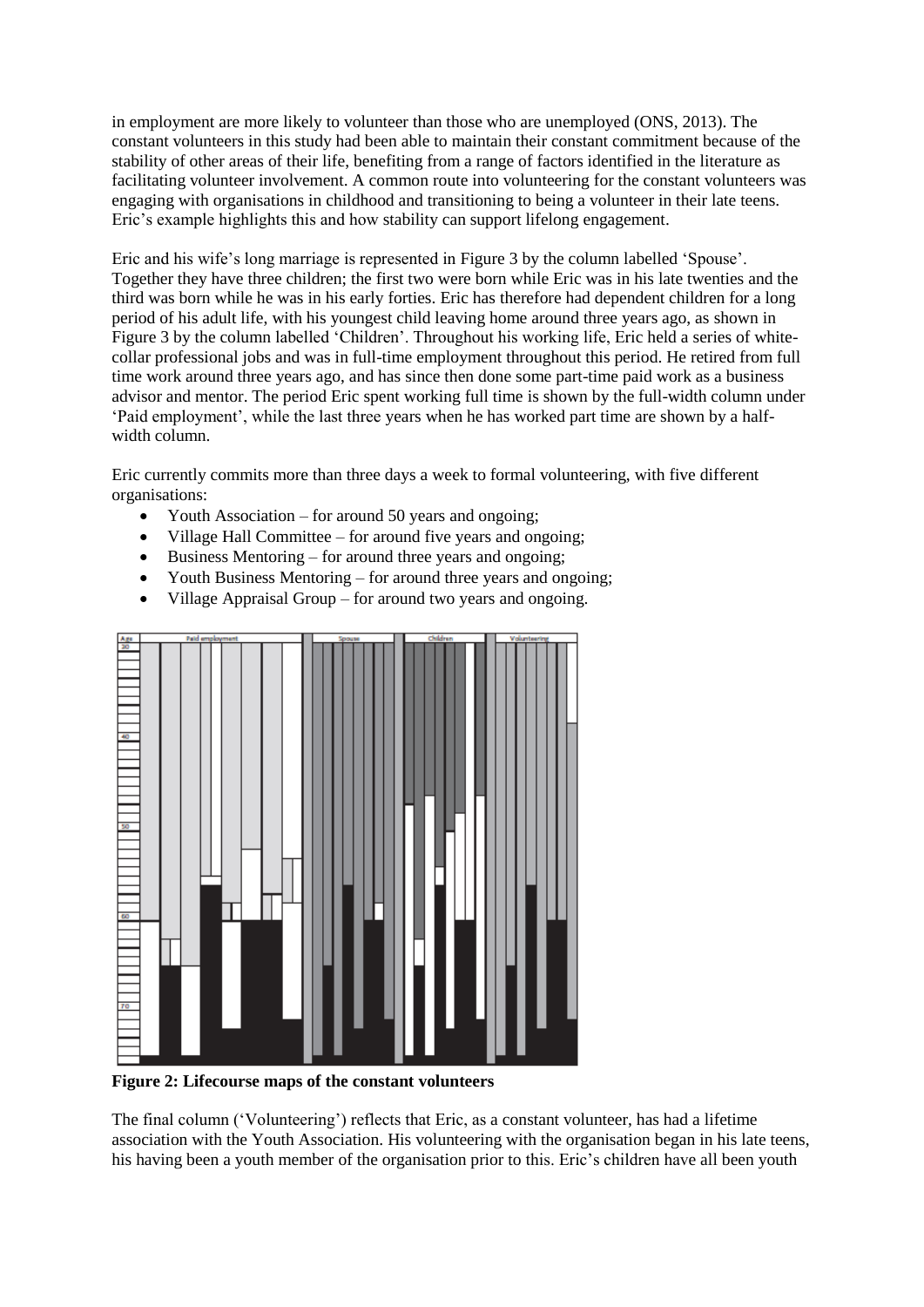members of the Youth Association and while his wife has not been involved in it, he commented that throughout her adult life she has been a volunteer with a similar, but female-focused organisation. Eric's marital stability has facilitated his being able to make a lifelong commitment to the Youth Association, with no disruption and within a household where both partners are keen to make time for volunteering:

*"Maybe it's the way one is, but my wife is also* a doer of things and as well as being a supply *teacher on occasion, she's the president of the local [women's organisation], she's secretary*  of [a female youth organisation], this, that and the other. And so I suppose we both get our interests and enjoyment by being able to communicate about different things that are going *on between us."*

| Age | Paid<br>employment | Spouse | Children | Volunteering |
|-----|--------------------|--------|----------|--------------|
| 30  |                    |        |          |              |
|     |                    |        |          |              |
|     |                    |        |          |              |
|     |                    |        |          |              |
|     |                    |        |          |              |
|     |                    |        |          |              |
|     |                    |        |          |              |
| 40  |                    |        |          |              |
|     |                    |        |          |              |
|     |                    |        |          |              |
|     |                    |        |          |              |
|     |                    |        |          |              |
|     |                    |        |          |              |
|     |                    |        |          |              |
| 50  |                    |        |          |              |
|     |                    |        |          |              |
|     |                    |        |          |              |
|     |                    |        |          |              |
|     |                    |        |          |              |
|     |                    |        |          |              |
|     |                    |        |          |              |
| 60  |                    |        |          |              |
|     |                    |        |          |              |
|     |                    |        |          |              |
|     |                    |        |          |              |
|     |                    |        |          |              |
| 66  |                    |        |          |              |

**Figure 3: Eric's lifecourse map**

This echoes the findings of Rotolo and Wilson (2006) and Hank and Erlinghagen (2009), who find that the volunteer engagement of spouses is closely related, with engagement most likely to occur if both spouses are engaged in volunteering. While Eric and his wife have a relationship where both are free to volunteer and they derive enjoyment from sharing their experiences, that is not to say that he does not seek to manage his volunteering so as to make room to spend time with her.

While Eric's engagement with the Youth Association has remained for around 50 years, the amount and nature of the time Eric has been able to give to the organisation has been constrained by his paid employment, as he outlines: "During my working life I have worked pretty long hours, and over the years my base of operations has been different, so I haven't had the capacity to always get back for six o'clock on a Tuesday night." While volunteering for the Youth Association has been a constant feature of his adult life, the impact of these other roles has been that the nature of his volunteering has changed over the course of his life, with Eric increasingly less directly involved with the young people and now more involved in planning and management for the organisation.

Since his youngest child left home and coupled with reduced time commitments in paid employment since going part time, Eric has been able to take on more roles and has begun new volunteering roles with other organisations, a feature of which is their relation to his previous paid employment as a business innovation manager. This link between volunteering and paid work was echoed by other constant volunteers and is supported by research by Aldikacti Marshall and Taniguchi (2012), which found clear overlaps between the skills and experience that people develop in paid employment and those they use in their voluntary activities.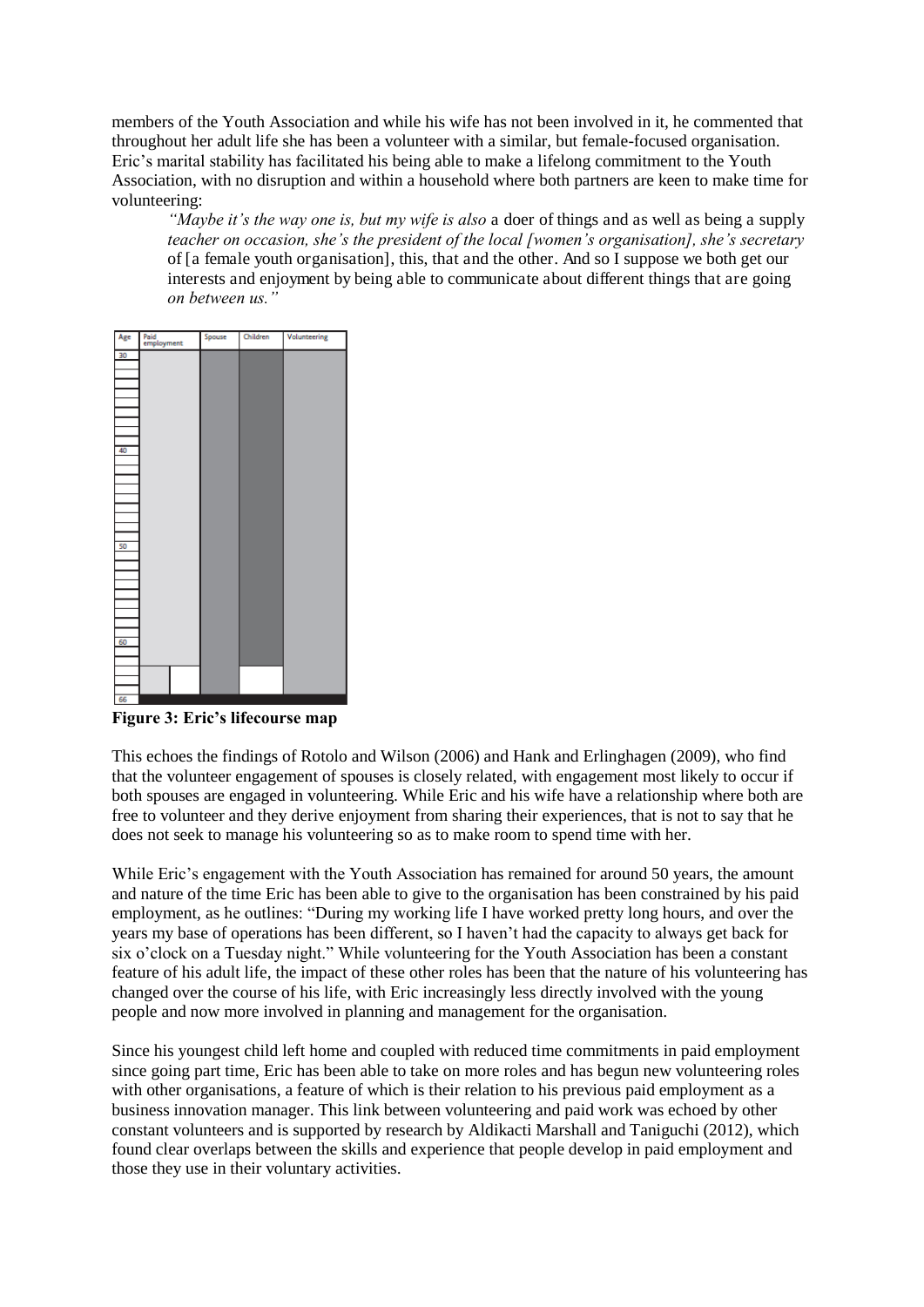#### Serial volunteers

Serial volunteers are older adults who are currently engaged in formal volunteering and who have undertaken formal volunteering on and off over their lives and into older age. The serial volunteers in this study were disproportionately female; of the eight identified, all but one were female. This bias towards females reflects the findings of Baines et al (2006), who note that family transitions such as marriage, children being born, children beginning school and children leaving home are more likely to affect women's participation in volunteering than men's. Common for serial volunteers is a first engagement in volunteering when their children were young, with Choi and Chou (2010) and Wilson (2000) finding that parents of school-age children are more likely to be asked to volunteer and as a consequence more likely to volunteer than other adults.

A particularly striking theme among the serial volunteers in the present research was the significant number of divorcees. This can be seen in Figure 4, which charts the instability of domestic situations alongside the instability of volunteering. When divorce occurs, it impacts on paid employment and volunteering – divorce interrupts and changes family routines, which could lead to individuals having to move home, move jobs, change their caring responsibilities and change their social life (Nesbit, 2010). Further, in light of Baines et al's (2006) findings, the impact of divorce on volunteering is likely to be more significant on women than men – of the five serial volunteers who had experienced divorce, only one was male. This was the case for Grace, whose example shows how instability of domestic and professional life can impact on volunteering engagement.

Over her lifecourse, Grace has been involved with a number of voluntary organisations:

- a playgroup for around four years from her late twenties;
- a mobile library for around five years from her late twenties:
- a swimming club for around eight years from her early thirties;
- meals on wheels for around five years in her mid-thirties;
- $\bullet$  local health committees for around eight years in her fifties;
- a support organisation for older people a year and ongoing.



**Figure 4: Lifecourse maps of the serial volunteers**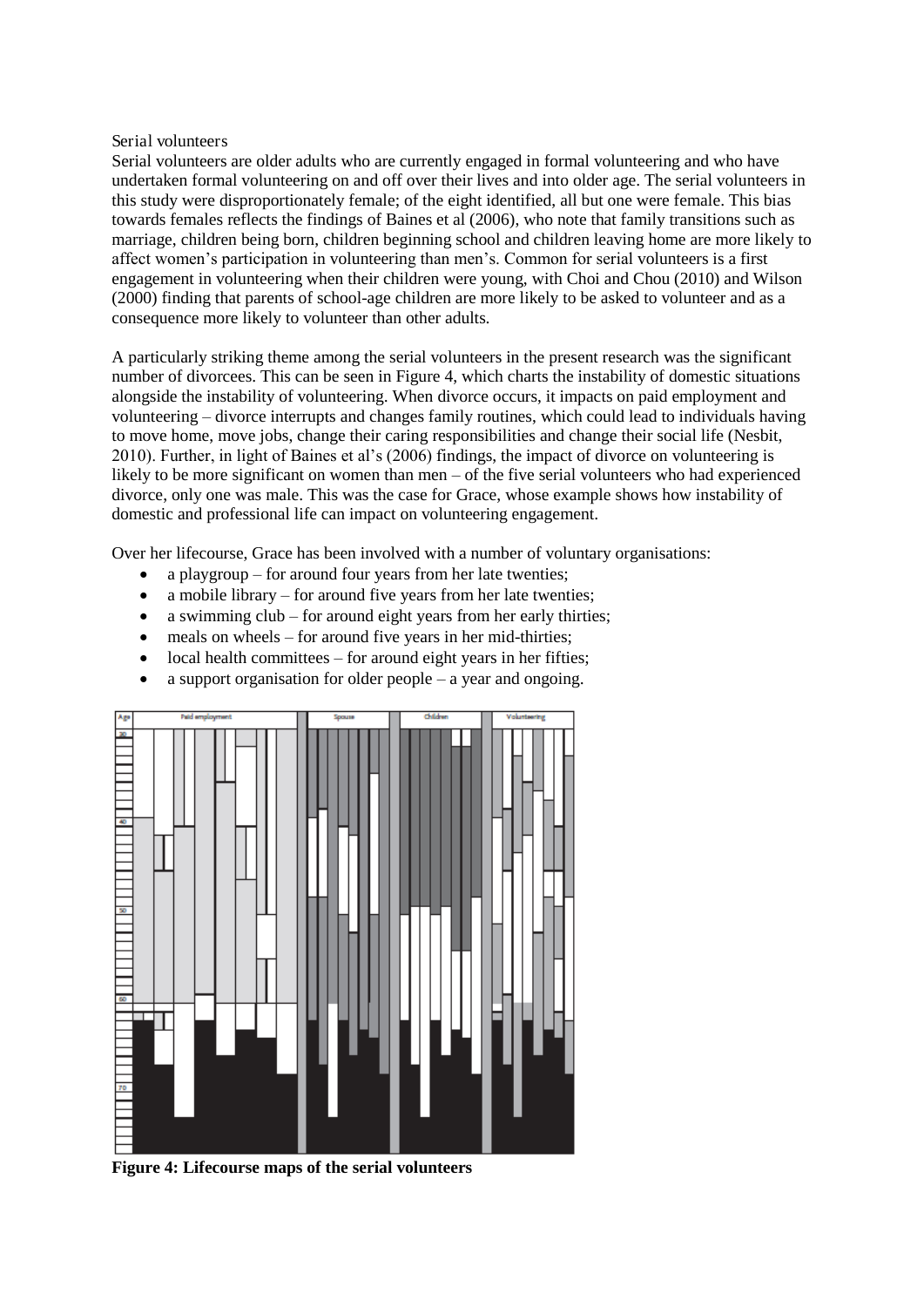She married in her mid-twenties and had two children shortly after (as shown in Figure 5), at which time she did not engage in paid work. Grace's first experience of volunteering came when her children were young, when she and two friends in her local community set up a playgroup, consistent with Wilson's (2000) analysis of parental volunteering. As Grace explained: "When it came about there were three of us, we used to stand talking, there'd be a lot of little topics around and the three of us suddenly kind of thought what we need is a playgroup. And it just kind of rolled on from that." Once Grace's children had stopped going to the playgroup, she too stopped volunteering there. At this point, she became involved in volunteering to help establish and run a swimming club in her local community. She explained: "Swimming was always my passion." At the same time as she was volunteering with the swimming club, in the free time she was afforded by her daughters starting primary school, Grace began doing other voluntary work, first driving a mobile library and then delivering meals on wheels. While her children were young, then, and while married to her first husband and not in paid employment, Grace participated in a number of different formal voluntary roles, both with organisations that her children attended and in organisations wholly separate from her daughters.

However, Grace's volunteering came to an abrupt stop following her divorce at age 40, as can be seen in Figure 5. The framework of Grace's life had to change completely, as she "had to deal with my children and the fallout from everything". On finding her feet again, volunteering was not a priority for Grace: "I stopped my volunteer work, my marriage broke up and lots of personal things, so I stopped volunteer work, that had all finished and I started to get back on my feet again, I started to go back to work properly and things." She started full-time paid employment following her divorce, as shown in Figure 5, in order to support her daughters. Having worked in a range of jobs, Grace came to be working with a local care-in-the-community business, which she later took over and ran until her retirement two years prior to this research.



**Figure 5: Grace's lifecourse map**

Grace remarried around 8 years after her divorce, and remains married, meaning that domestic responsibilities could once again be shared. Around this time, and while running her business, Grace resumed volunteering by joining local health committees, sharing the benefits of her experience – the first volunteering she had done since her divorce: "While I was proprietor I was on various panels within the local authority. And so I was quite lucky and I was able to use what I'd learnt and put them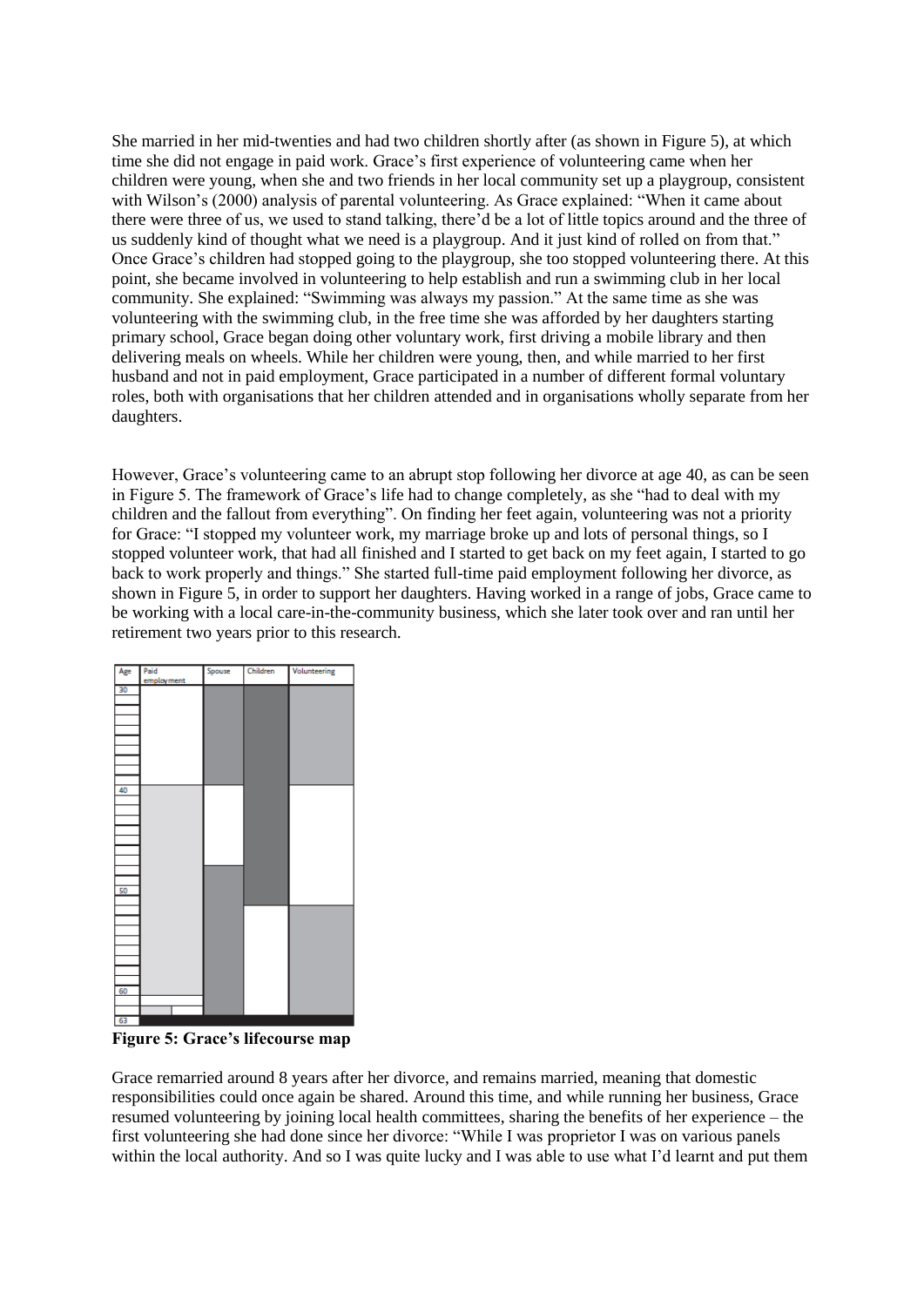[sic] into use by being on these panels and helping the local authority to grow and offer more support for the elderly."

This link with her skills and experience from paid work is similar to Eric's situation, and again Grace continued with volunteering on these panels until her retirement, when she sold her business.

Following her retirement, for a few months Grace took a complete break from volunteering, but shortly after she started volunteering at a support organisation for older people, first as a trustee and then soon as an advocate:

*"*When I retired after a few months they advertised in the paper for a trustee, and so I thought *that's a good idea, I could* go, I could get back into using my skills for that. So I wrote to [the manager] and went in to meet her and they accepted me on the board of trustees. And then from there I became an *advocate."*

As well as taking on this new voluntary role in retirement, after a year away from paid employment, Grace decided to take on a part-time paid job in a retail company, as shown in Figure 5 by a halfwidth column after a short gap. Part-time paid work and volunteering with the support organisation for older people are said by Grace to be providing a structure to her week.

Grace, having been divorced, was mirrored by over half of the serial volunteers who participated in this research, while only two out of eight of the serial volunteers had worked full time, uninterrupted, up until retirement. While for the constant volunteers, stability in life as a whole had been mirrored by the stability of volunteering, for Grace and other serial volunteers it was instability in life that was mirrored by instability in volunteering. It may well be that, were it not for interruptions caused by divorce, family commitments, paid employment and other factors, Grace and many other serial volunteers would have been constant volunteers.

#### Trigger volunteers

Trigger volunteers are those individuals whose first experiences of volunteering have come in older age. Trigger volunteers were the most heterogeneous of the three groups of volunteers in terms of their wider lifecourse patterns. Some had experienced very stable domestic and professional lives similar to those experienced by constant volunteers, while others had had the unpredictable lives common among serial volunteers. Present for all trigger volunteers was, however, the trigger – some reason or pull factor that had led them to begin volunteering. Such triggers came from a diverse range of sources, with no two routes into volunteering the same. Of the older volunteers who participated in this research, 10 were trigger volunteers – five men and five women.

A common reason given by trigger volunteers for not having previously engaged in volunteering was a lack of time while in full-time paid employment. This is unsurprising – UK data show that 60% of those who do not volunteer but wish to cite a lack of time as the main reason why they are unable to (Low et al, 2007). The majority of the trigger volunteers in this sample (eight out of the 10), as shown in Figure 6, had been in full-time paid employment up until retirement, while a further one had been a full-time carer. These commitments give some credence to the lack of time argument, although given that constant volunteers used the structure of stable employment (alongside stable domestic lives) to support stable volunteering, this argument cannot be the full picture. It is more likely that a perceived lack of time is a more important factor, just as Breeze and Lloyd (2013) find is the case when it comes to perceptions of wealth and the ability to give of major philanthropic donors.

Jack is an example of a trigger volunteer whose busy life meant that he did not feel he could commit to any volunteering prior to his retirement. Jack has lived with his wife since leaving university some 50 years ago, as shown in Figure 7. They adopted their two children in their mid-thirties. Jack did not volunteer prior to his retirement from paid employment, although his church attendance and being an adoptive parent suggest that he was engaged in what could be broadly conceived as 'prosocial activities', but in retirement has volunteered with three organisations:

• a church group  $-15$  years and ongoing;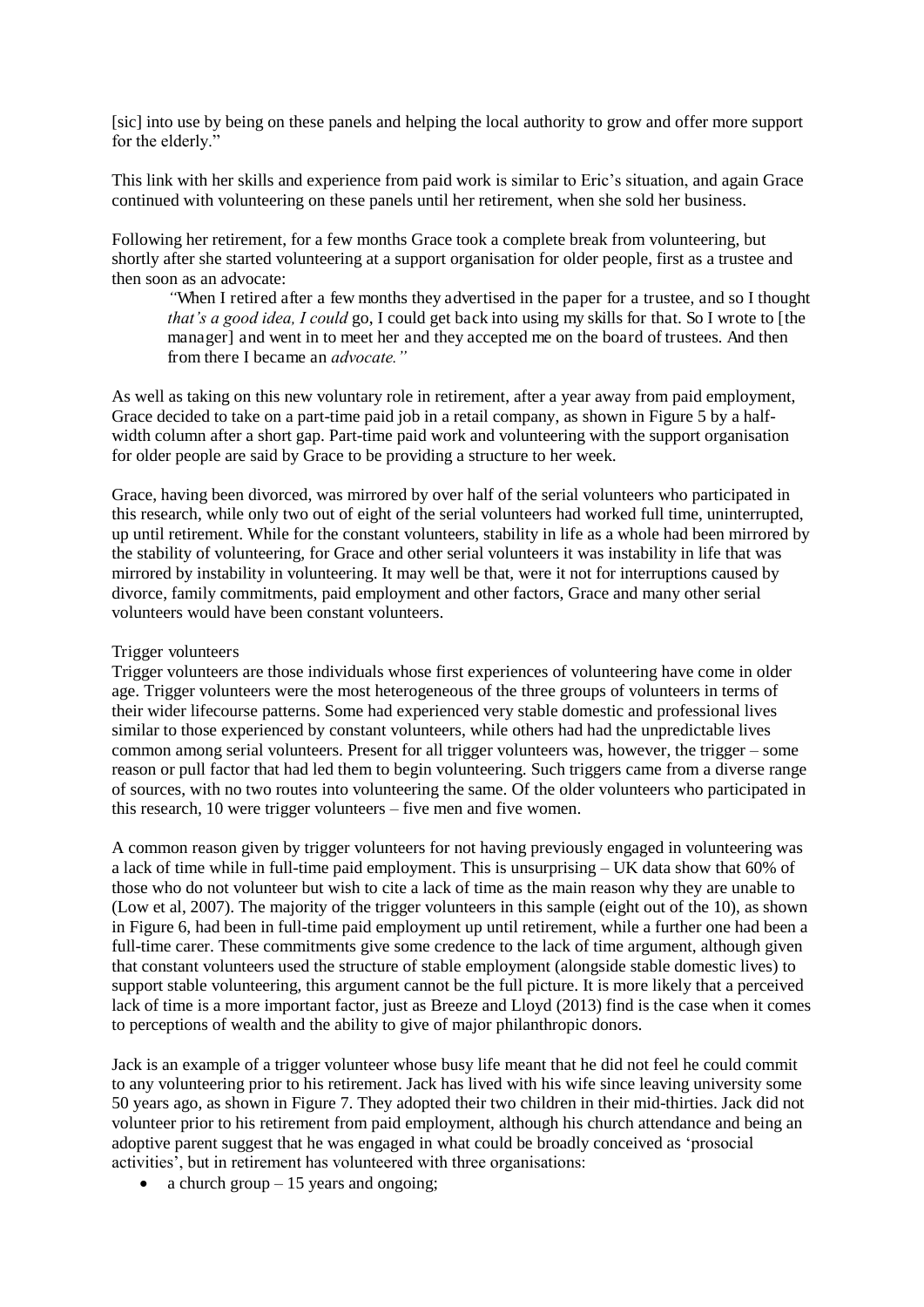- a local school for around seven years from his late fifties;
- a homeless support organisation for 10 years and ongoing.



**Figure 6: Lifecourse maps of the trigger volunteers** 

Throughout his working life, Jack worked in a managerial role in a large manufacturing organisation. He noted that during the period of his life when he was in paid employment, he worked such long hours that he was not able to spend as much time with his children as he wished:

*"*We adopted our two children and when writing to the adoption society I remember saying I should put their interests ahead of my career, and I meant that very strongly, and yet I realise I*'m not* kind of following that through *truthfully, I'm actually not there to be readin*g the *stories in bed sometimes."*

The feeling that Jack was not able to spend as much time with his family as he wished meant that the times that Jack was able to make space from his paid employment, he spent this with his family, rather than volunteering.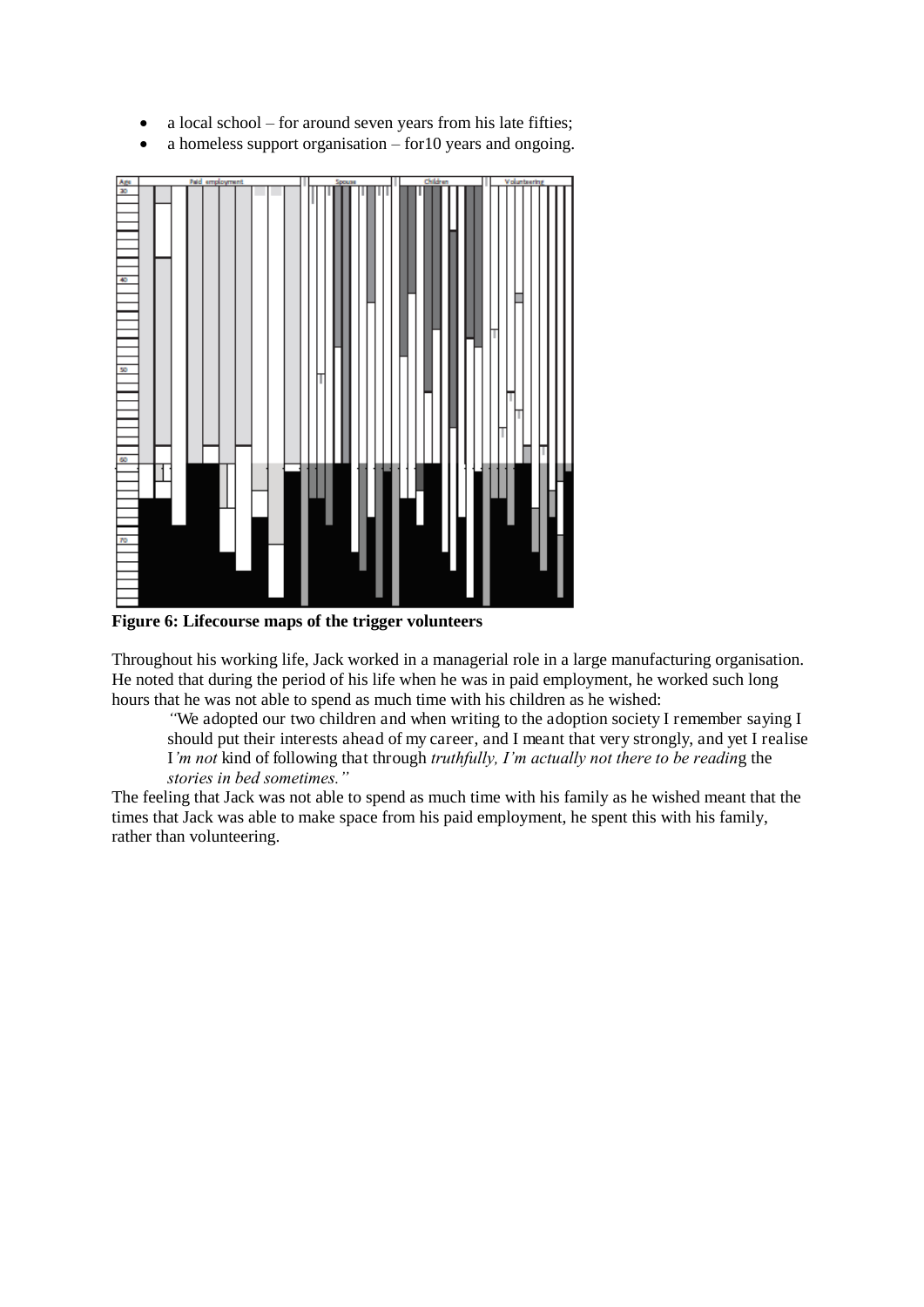| ſ<br>Age | Paid       | Spouse | Children | Volunteering |
|----------|------------|--------|----------|--------------|
|          | employment |        |          |              |
| 30       |            |        |          |              |
|          |            |        |          |              |
|          |            |        |          |              |
|          |            |        |          |              |
|          |            |        |          |              |
|          |            |        |          |              |
|          |            |        |          |              |
|          |            |        |          |              |
|          |            |        |          |              |
|          |            |        |          |              |
|          |            |        |          |              |
| 40       |            |        |          |              |
|          |            |        |          |              |
|          |            |        |          |              |
|          |            |        |          |              |
|          |            |        |          |              |
|          |            |        |          |              |
|          |            |        |          |              |
|          |            |        |          |              |
|          |            |        |          |              |
|          |            |        |          |              |
|          |            |        |          |              |
| 50       |            |        |          |              |
|          |            |        |          |              |
|          |            |        |          |              |
|          |            |        |          |              |
|          |            |        |          |              |
|          |            |        |          |              |
|          |            |        |          |              |
|          |            |        |          |              |
|          |            |        |          |              |
|          |            |        |          |              |
|          |            |        |          |              |
|          |            |        |          |              |
| 60       |            |        |          |              |
|          |            |        |          |              |
|          |            |        |          |              |
|          |            |        |          |              |
|          |            |        |          |              |
|          |            |        |          |              |
|          |            |        |          |              |
|          |            |        |          |              |
|          |            |        |          |              |
|          |            |        |          |              |
|          |            |        |          |              |
| 70       |            |        |          |              |
|          |            |        |          |              |
|          |            |        |          |              |
|          |            |        |          |              |
| 74       |            |        |          |              |
|          |            |        |          |              |

**Figure 7: Jack's lifecourse map**

Jack took early retirement at the age of 59, and now that paid employment was not placing demands on his time, and with his children grown up and living away from home, he planned to begin volunteering: "The idea was that I could in retirement be more socially involved with help, and I was really looking forward to that and of course that's then what transpired." The first volunteering that Jack did following his retirement was to offer to run groups within his church – of which he had been a member since young adulthood, but which he only began volunteering with in older age, following his retirement – as well as to offer to help at a local primary school:

*"*I initially went and helped in the local school. I am a pianist, so I volunteered to help in their morning assembly at the primary school, and I was invited then to actually take the morning assembly and give a little talk, with a= Christian bias, it was a C of E [Church of *England] school."*

Jack also, through a contact at his church, began volunteering with a homeless support organisation around five years after retirement, and has remained volunteering with them until the present, a commitment that involves providing meals and support for homeless people one night a month. The volunteering at the school, however, stopped when Jack's wife suggested that he might like to volunteer a bit less and spend a bit more time with her: "What I need to say to you though is that your family always comes first, and you find so often, you know, your wife will say 'you're spending more time on that than with me'."

While Jack's domestic situation has been stable, it has not necessarily been supportive to him volunteering – pressures from work and from his wife and children have led to him feeling that prior to retirement he did not have the capacity to engage.

### **Discussion and conclusion**

Recognising the ways in which individuals engage in formal volunteering across the lifecourse and into older age is vital both to our understanding of volunteering and to engaging and retaining older adults as volunteers. The detailed exploration of how individuals engage in formal volunteering over the course of their lives that this article presents develops significantly our understanding of the situated practices of volunteering and how these are shaped by lifecourse experiences. The major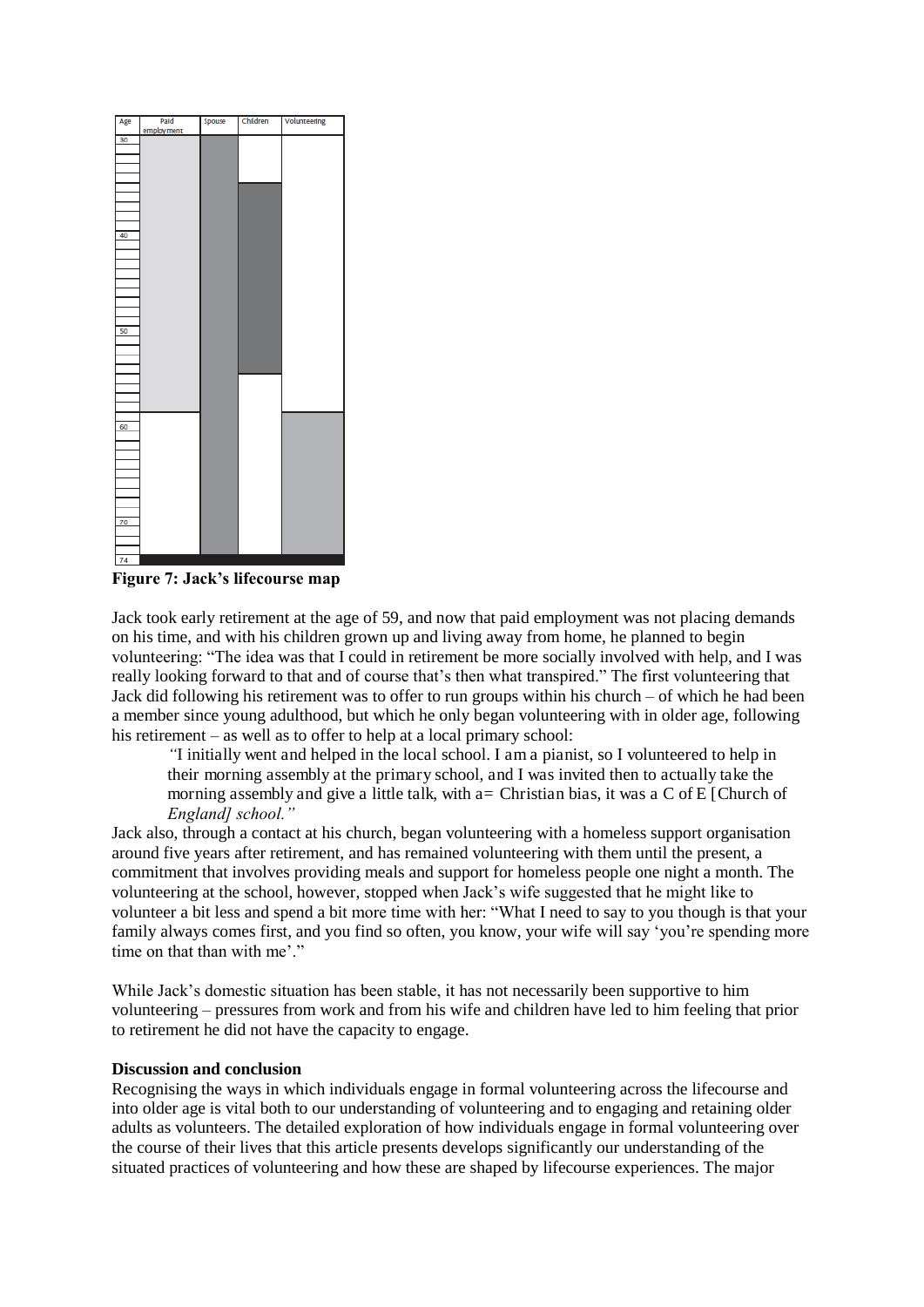contribution of this work is that volunteering cannot and should not be seen as being an activity distinct from the other work and non-work roles that individuals undertake and negotiate over their lives. Nor should the individual factors that make up this wider context – paid work, marital status, divorce, parenthood – be seen as isolated facilitators and constraints of volunteering. Instead, this article shows that it should be understood as being highly situated within the rhythms and relations of everyday life. As the case studies of Eric, Grace and Jack show, volunteering, paid work and family life interact with one another in complex and changing ways across the lifecourse. This article allows these to be understood side by side – to see how having a spouse and paid work, for example, have a clear relationship, which in turn impacts on engagement in volunteering. This approach gives us a more nuanced understanding of when and how people volunteer than previous work has been able to.

Constant volunteers, as Eric's example shows, have volunteered across their lifecourse and into older age. Many of those in the present study were volunteering prior to marriage and parenthood, and their volunteering has as a result been a central part of their adult life and relationships they have built. Their commitment to volunteering has often been shared by their spouse, be it volunteering together or separately. This is not to say that the commitment that constant volunteers have been able to provide through their volunteering has itself been constant. They too find that life gets in the way and, as Eric's example shows, they have periods of intense activity and periods where their involvement is relatively minor. For serial volunteers such as Grace, this commitment to volunteering may have been present in younger age, but life events and other commitments have meant that they have stopped volunteering, before resuming in older age. Changes in engagement in formal volunteering have often been the result of external factors – family commitments, paid work and unexpected events – and reengagement has often reflected changes in these in older age. Many serial volunteers, were it not for these life events and other commitments, may have been constant volunteers. Changing circumstances in which volunteering can take place are also significant for trigger volunteers – those individuals with no history of volunteering prior to retirement. Jack's example shows how withdrawal from paid employment and/or diminished day-to-day childcare responsibilities can create space for individuals to engage for the first time, so long as the trigger is there. The trigger may well have been present previously – in Jack's case he had previously been asked to volunteer – so the trigger itself is less important to the circumstances that facilitate volunteering at that time.

Policies and schemes to encourage participation in formal volunteering by older adults need therefore to recognise that individuals engage in different ways. For constant volunteers, organisations may need to find ways to allow more flexible volunteering post-retirement, when an individual's time may not be structured so rigidly but when they might be keen to give more time than previously. Further, the nature of the volunteering – within the same organisation – that a constant volunteer wishes to undertake may change in older age, and organisations need to be sensitive to this. For serial volunteers, policies and schemes need to be aimed at getting individuals who have stopped volunteering to re-engage. This involves recognising the events that can push individuals back into volunteering and sensitively making individuals aware of volunteering opportunities around these times; children leaving home and retirement both emerged from this research as times when serial volunteers re-engage. Around these key events, voluntary organisations should be aware that a request to volunteer – by far the most common way people come to engage (Low et al, 2007) – is more likely to receive a positive response at these times than other times. For trigger volunteers, it is also about recognising the changes in individuals' lives that may make them able to engage in formal volunteering for the first time, and making sure that at these stages in the lifecourse individuals are aware of the volunteering opportunities available and of the benefits of volunteering that other individuals have experienced. The triggers and the ways in which organisations can take advantage of them are similar to many of those that encourage serial volunteers to re-engage, although in some cases more encouragement may be needed given that for trigger volunteers this is their first experience of volunteering.

Further to these applied conclusions, knowing that volunteering can only be understood when situated within a broad range of other activities and over the lifecourse challenges how we research volunteering. Rather than focus, as much research does, on volunteer motivations, this article presents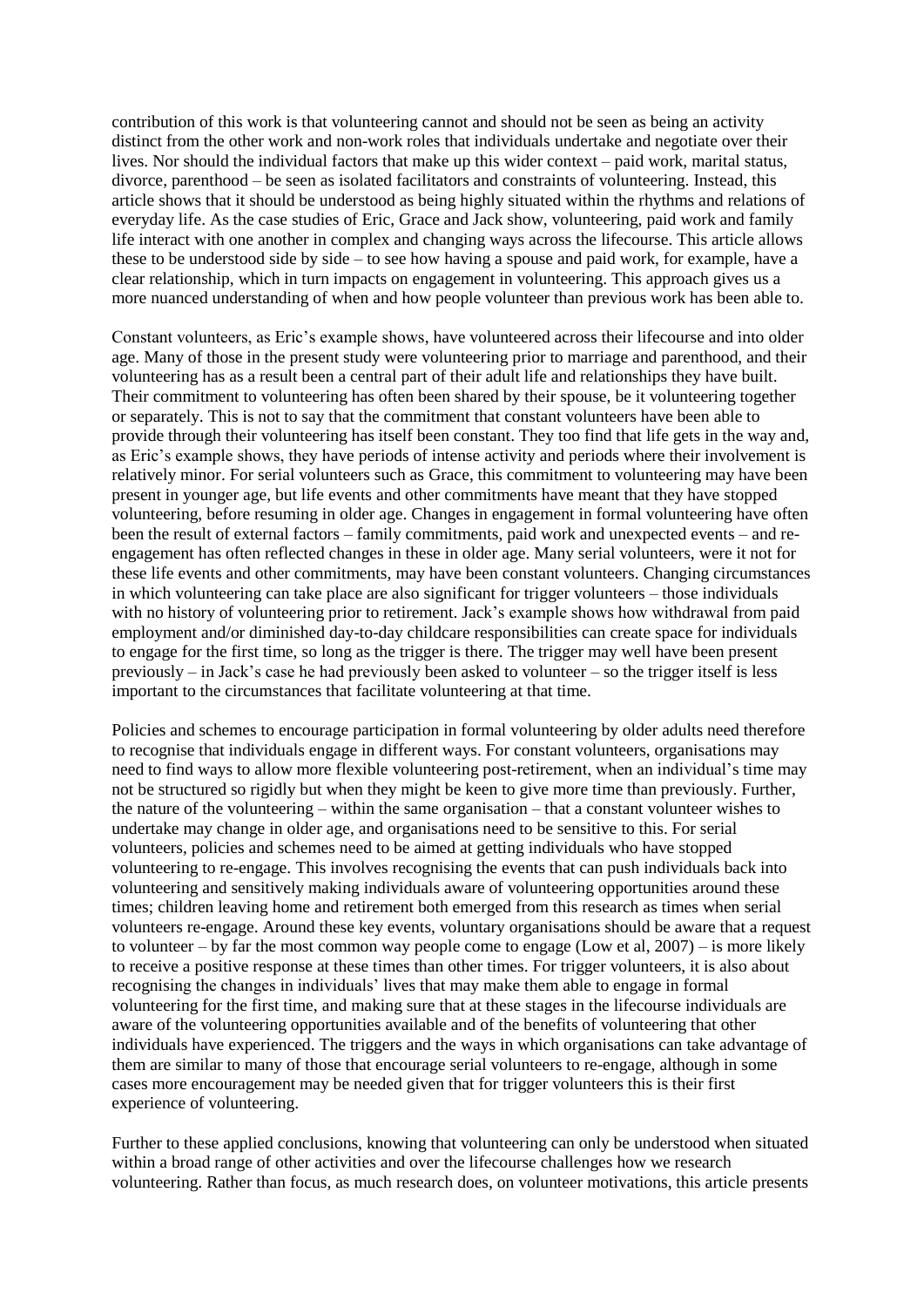a call to instead view how individuals come to be volunteering in the round. Motivations to volunteer are important. Pathways into volunteering too are important, as we know that being asked is the most significant route into volunteering (Low et al, 2007). This article has shown that context is also important. A highly motivated individual, asked regularly to volunteer, will still not engage if the other commitments they have – to paid work, to their family and to a range of other factors not considered here – prevent them from doing so. If the circumstances allow, potentially all volunteers could be constant volunteers. As the case study of Grace shows, the reasons for her being a serial rather than a constant volunteer are that life gets in the way. Divorce, childcare and paid work are all highlighted by Grace as reasons for stopping volunteering, yet at a previous stage of life when Grace had a more stable domestic life, having children acted as a motivation to volunteer. Jack's case study too shows how he would have liked to have engaged earlier than his trigger event if his domestic commitments and paid employment had allowed him to – unlike Grace, he did not volunteer alongside activities his children engaged in. Overall, it seems likely that the trigger is not as important as the impact of other commitments.

Knowing that at different life stages, volunteers may be able to offer their time, skills and efforts in different ways – facilitated or constrained by their other roles – furthers our understanding of volunteering and challenges researchers and practitioners to situate their volunteering research within people's lives. It makes it clear that to better understand volunteering we need to view it not as an activity apart from others, but as something that is by nature embedded in a far wider context of social relations. There is a wide range of life events and circumstances that facilitate and constrain volunteering and the approach offered in this article allows them to be understood side by side, to explore their impact in the round. If paid work and domestic lives become more precarious, less stable, this research suggests that there will be fewer constant volunteers and more serial and trigger volunteers. Very probably there will be more non-volunteers as well. As a result, this research presents a challenge to future research to examine how the impact of more unstable lives on volunteering can be limited.

This research, and the conclusions drawn from it, are not without their limitations. While looking at the impact of paid work, partners and children from a lifecourse perspective extends our understanding of the context of volunteering, there are many other factors that could have been considered. Indeed, within those aspects considered there is a huge heterogeneity in experiences of paid work, cohabitation and parenthood, which the lifecourse maps cannot capture. Any map is a representation, of course, but certainly the method of representing could be refined further. Further, there are areas that have proved beyond the scope of this article but need to be explored further elsewhere. How, for example, does context interact with motivation? What is the impact of social class on how other factors affect engagement in volunteering? The lifecourse approach, using a further refined lifecourse mapping approach, would enable these questions to be answered.

#### **References**

Aldikacti Marshall, G, Taniguchu, H, 2012, Good Jobs, Good Deeds: The genderspecific influences of job characteristics on volunteering, Voluntas, 23, 1, 213–35

Allatt, P, Keil, T, Bryman, A, Bytheway, B, 1987, Women and the life cycle: Transitions and turning points, New York, NY: St Martin's Press

Bailey, A, 2009, Population geography: lifecourse maters, Progress in Human Geography, 33, 3, 407- 18

Baines, S, Lie, M, Wheelock, J, 2006, Volunteering, self-help and citizenship in later life, A collaborative research project between Age Concern Newcastle and the University of Newcastle Upon Tyne, Newcastle: Age Concern Newcastle

Baines, S, Hardill, I, 2008, 'At least I can do something': the work of volunteering in a community beset by worklessness, Social Policy and Society, 7, 3, 307-17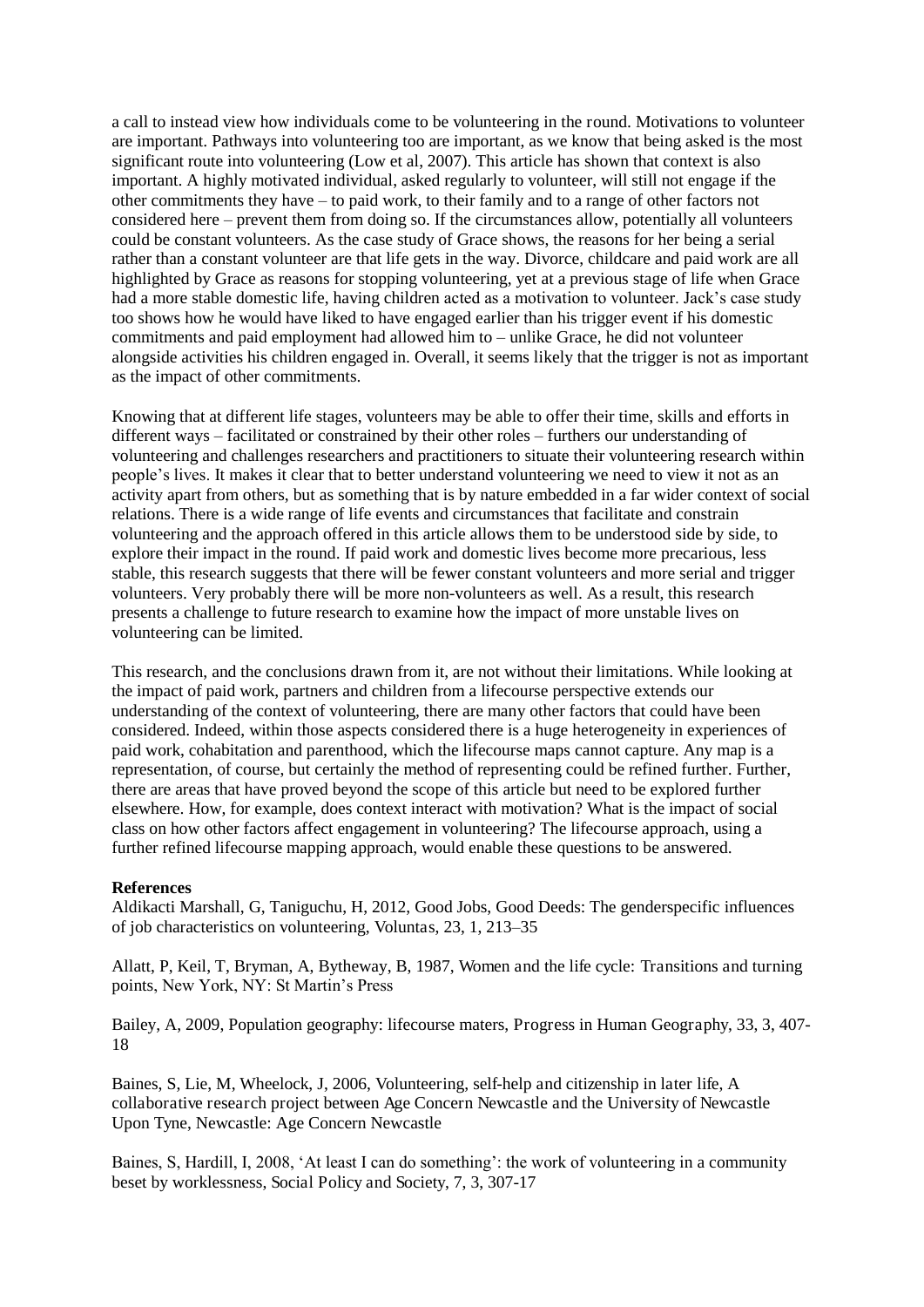Breeze, B, Lloyd, T, 2013, Richer lives: Which rich people give, London: Directory of Social Change

Brodie, E, Hughes, T, Jochum, V, Miller, S, Ockenden, N, Warburton, D, 2011, Pathways through participation: What creates and sustains active citizenship?, London: National Council for Voluntary Organisations

Butrica, B, Johnson, R, Zedlewski, S, 2007, Retaining older volunteers is key to meeting future volunteer needs: Perspectives on productive ageing, Washington DC: The Urban Institute

Choi, N, , Chou, R, 2010, Time and money volunteering among older adults: the relationship between past and current volunteering and correlates of change and stability, Ageing and Society, 30, 3, 559– 81

Davis Smith, J, Gay, P, 2005, Active aging in active communities, Bristol: Policy Press

Davidson, K, Daly, T, Arber, S, 2003, Older men, social integration and social activities, Social Policy and Society, 2, 2, 81–89

Dykstra, P, van Wissen, L, 1999, Introduction, in L. van Wissen and P. Dykstra (eds) Population issues: An interdisciplinary focus, New York, NY: Kluwer, 1-22

Elder, G, 1985, Life course dynamics, New York: Cornell University Press

Glucksmann, M, 1995, Why 'work'? Gender and the 'total social organisation of labour', Gender, Work and Organization, 2, 2, 63-75

Glucksmann, M, 2000, Cottons and casuals: The gendered organisation of labour in time and space, Durham, DC: Sociology Press

Glucksmann, M, 2005, Shifting boundaries and interconnections: extending the 'total social organisation of labour', in L. Pettinger, J. Parry, R. Taylor and M. Glucksmann (eds) A new sociology of work, Oxford: Blackwell Publishing, 19-36

Hank, K, Erlinghagen, M, 2009, Dynamics of volunteering in older Europeans, The Gerontologist, 50, 2, 170-8

Hardill, I, Baines, S, 2009, Active citizenship in later life: older adults in a deprived community, Professional Geographer, 61, 1, 36-45

Hardill, I, Baines, S, 6, P, 2007, Volunteering for all? Explaining patterns of volunteering and identifying strategies to promote it, Policy & Politics, 35, 3, 395-412

Hareven, T, 1995, Changing images of ageing and the social construction of the life course, in M. Featherstone and A. Wernick (eds) Images of aging: Cultural representations of later life, London: Routledge, 119-34

Hareven, T, 2000, Families, history and social change: life-course and cross-cultural perspectives, Boulder: Westview Press Hareven, T, Adams, K, 1982, Ageing and life course transitions: An interdisciplinary perspective, New York, NY: Guilford Press

Hockey, J, James, A, 1993, Growing up and growing old: Aging and dependency in the life course, London: Sage Publications

Hunt, S, 2005, The life course: A sociological introduction, Basingstoke: Palgrave Macmillan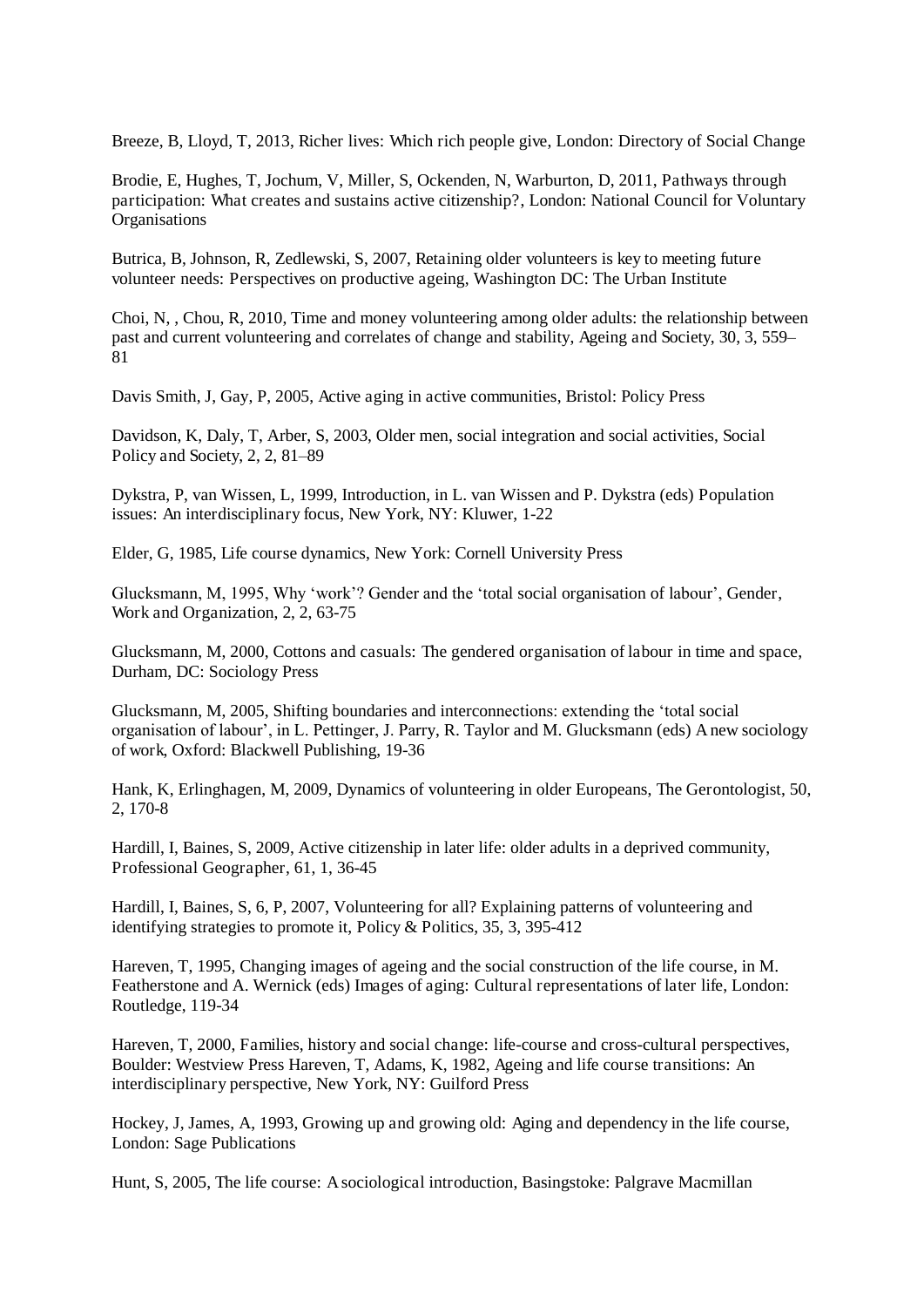Katz, C, Monk, J, 1993, When in the world are women?, in C. Katz and J. Monk (eds) Full circles: Geographies of women over the life course, London: Routledge, 1-16

Low, N, Butt, S, Ellis Paine, A, Davis Smith, J, 2007, Helping out: A national survey of volunteering and charitable giving, London: Cabinet Office

Mayer, KU, 2004, Whose lives? How history, societies, and institutions define and shape life courses, Research in Human Development, 1, 3, 161-87

Nesbit, R, 2010, The influence of major life events on volunteering: Centre for Non-profit Strategy and Management working paper series, New York, NY: The City University of New York

Neuberger, J, 2008, Report of the Commission on the Future of Volunteering and Manifesto for Change, London: Volunteering England

Oesterle, S, Kirkpatrick Johnson, M, Mortimer, J, 2004, Volunteerism during the transition to adulthood: a life course perspective, Social Forces, 82, 3, 1123-49

Office for National Statistics, 2013, Giving of time and money: Findings from the 2012-13 Community Life Survey, London: Office for National Statistics

Parry, J, Taylor, RF, Pettinger, L, Glucksmann, M, 2005, Confronting the challenges of work today: new horizons and perspectives, in L. Pettinger, J. Parry, R. Taylor and M. Glucksmann (eds) A new sociology of work?, Oxford: Blackwell Publishing, 3-18

Rochester, C, Ellis Paine, A, Howlett, S, 2011, Volunteering and society in the 21st century, Basingstoke: Palgrave Macmillan

Rossi, A, 1980, Life-span theories and women's lives, Signs, 6, 1, 4-32

Rotolo, T, Wilson, J, 2006, Substitute or complement? Spousal influence on volunteering, Journal of Marriage and Family, 68, 2, 305-19

Stebbins, R, 1992, Amateurs, professionals, and serious leisure, Montreal: McGill-Queens University Press

Tang, F, 2006, What resources are needed for volunteerism? A life course perspective, Journal of Applied Gerontology, 25, 5, 375-90

Taylor, RF, 2004, Extending conceptual boundaries: work, voluntary work and employment, Work, Employment & Society, 18, 1, 29-49

Taylor, R.F, 2005, Rethinking voluntary work, in L. Pettinger, J. Parry, R. Taylor and M. Glucksmann (eds) A new sociology of work?, Oxford: Blackwell Publishing, 119-35

Van Willigan, M, 2000, Differential benefits of volunteering across the life course, Journal of Gerontology, 55B, 5, S308-S318

Vickerstaff, S, 2006, 'I'd rather keep running to the end and then jump off the cliff ': retirement decisions: who decides?, Journal of Social Policy, 35, 2, 455-72

Wilson, J, 2000, Volunteering, Annual Review of Sociology, 26, 215-40